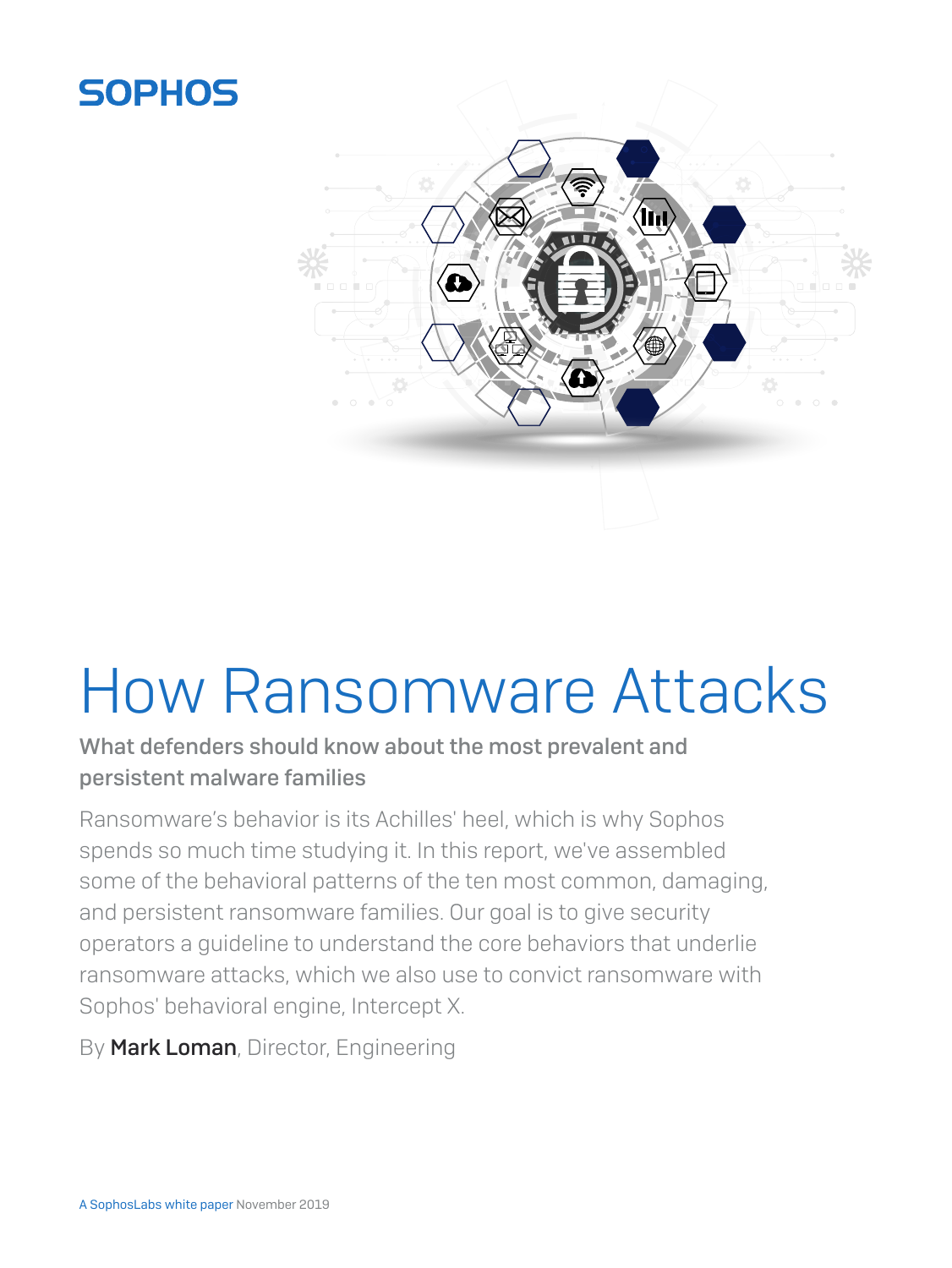# **Contents**

| Introduction                                                        | 3                        |
|---------------------------------------------------------------------|--------------------------|
| Ransomware<br><b>Traits</b><br>Dividing ransomware into categories  | 4<br>$\overline{4}$<br>4 |
| Cryptographically signed code                                       | $\overline{4}$           |
| Privilege escalation (and lateral movement)                         | 5                        |
| Network first                                                       | 7                        |
| Multi-threaded                                                      | 7                        |
| File encryption                                                     | 8                        |
| Rename                                                              | 8                        |
| Key blob                                                            | 9                        |
| Wallpaper                                                           | 9                        |
| Vssadmin                                                            | 9                        |
| <b>BCDEdit</b>                                                      | 10                       |
| Cipher                                                              | 10                       |
| 0 allocation                                                        | 10                       |
| Flush buffers                                                       | 11                       |
| Encryption by proxy                                                 | 11                       |
| <b>Overview</b><br>Color coding                                     | 12<br>13                 |
| WannaCry<br><b>Characteristics</b><br>WannaCry file system activity | 13<br>13<br>14           |
| Matrix<br><b>Characteristics</b><br>Matrix file system activity     | 15<br>15<br>16           |

| GandCrab<br>Characteristics<br>GandCrab file system activity                           | 17<br>17<br>18       |
|----------------------------------------------------------------------------------------|----------------------|
| <b>SamSam</b><br>Characteristics<br>SamSam file system activity                        | 19<br>19<br>20       |
| Dharma<br>Characteristics<br>Dharma file system activity                               | 21<br>21<br>21       |
| <b>BitPaymer</b><br>Characteristics<br>BitPaymer file system activity                  | 22<br>22<br>22       |
| Ryuk<br>Characteristics<br>Ryuk file system activity                                   | 23<br>23<br>23       |
| LockerGoga<br>Characteristics<br>LockerGoga file system activity<br>Partial encryption | 24<br>24<br>24<br>24 |
| MegaCortex<br>Characteristics<br>MegaCortex file system activity                       | 25<br>25<br>25       |
| RobbinHood<br>Characteristics<br>RobbinHood file system activity                       | 26<br>26<br>26       |
| Sodinokibi<br>Characteristics<br>Sodinokibi file system activity                       | 27<br>27<br>28       |
| <b>Indicators of Compromise (IOCs)</b>                                                 | 28                   |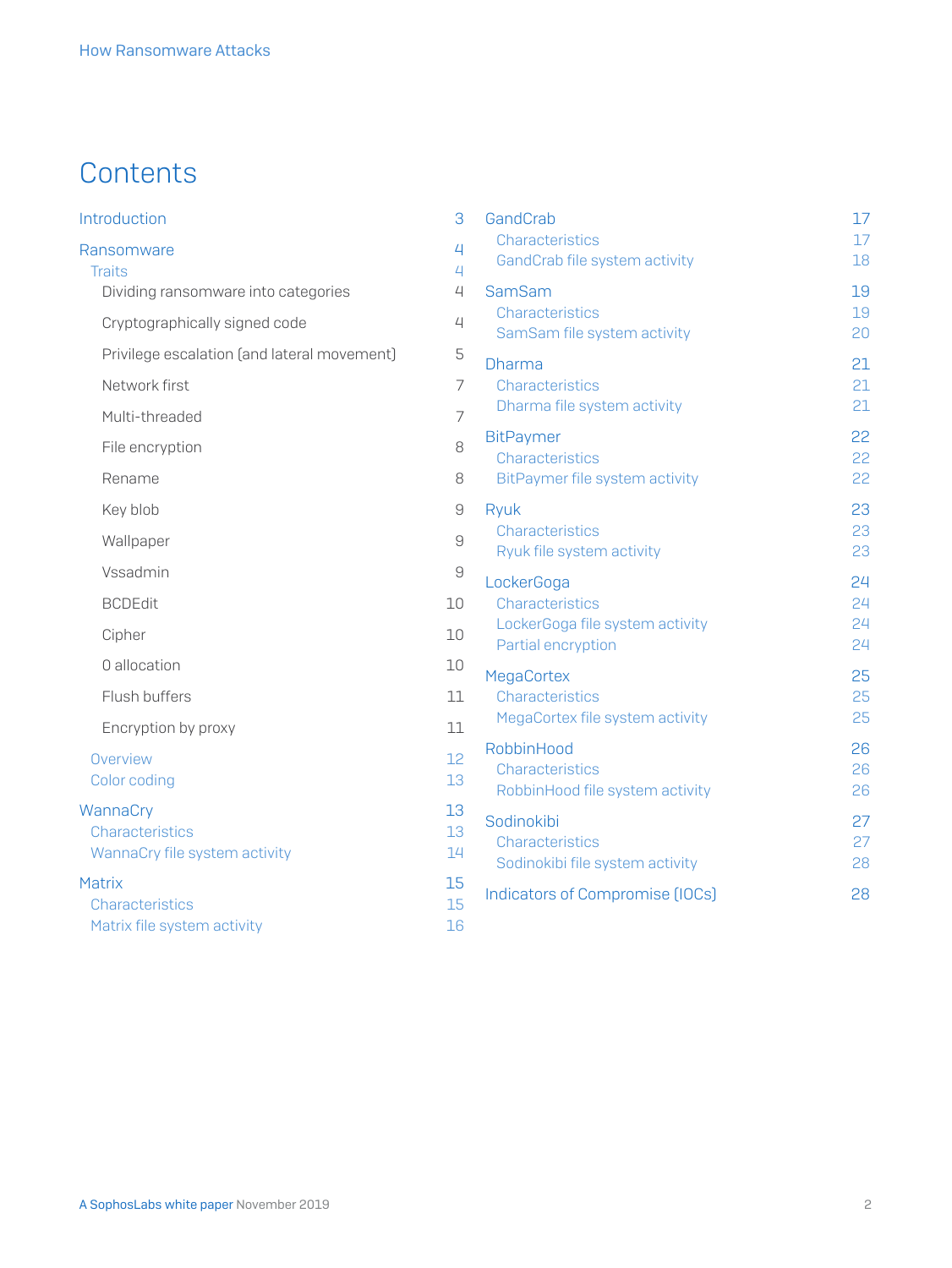# <span id="page-2-0"></span>Introduction

Most blogs or papers about crypto-ransomware typically focus on the threat's delivery, encryption algorithms and communication, with associated indicators of compromise (IOCs). This research paper takes a different approach: an analysis of the file system activity or behaviors of prominent crypto-ransomware families (hereafter, simply called ransomware).

Ransomware creators are acutely aware that network or endpoint security controls pose a fatal threat to any operation, so they've developed a fixation on detection logic. Modern ransomware spends an inordinate amount of time attempting to thwart security controls, tilling the field for a future harvest.

It's a lot easier to change a malware's appearance (obfuscate its code) than to change its purpose or behavior, and ransomware always shows its tell when it strikes. The increasing frequency with which we hear of large ransomware incidents indicates that the code obfuscation techniques ransomware now routinely employs, such as the use of runtime packers, must continue to be fairly effective against some security tools, otherwise the ransomware makers wouldn't use them.

It's important to recognize there's hope in this fight, and a number of ways admins can resist: Windows 10 Controlled Folder Access (CFA) whitelisting is one such way, allowing only trusted applications to edit documents and files in a specified location. But whitelisting isn't perfect – it requires active maintenance, and gaps or errors in coverage can result in failure when it's most needed.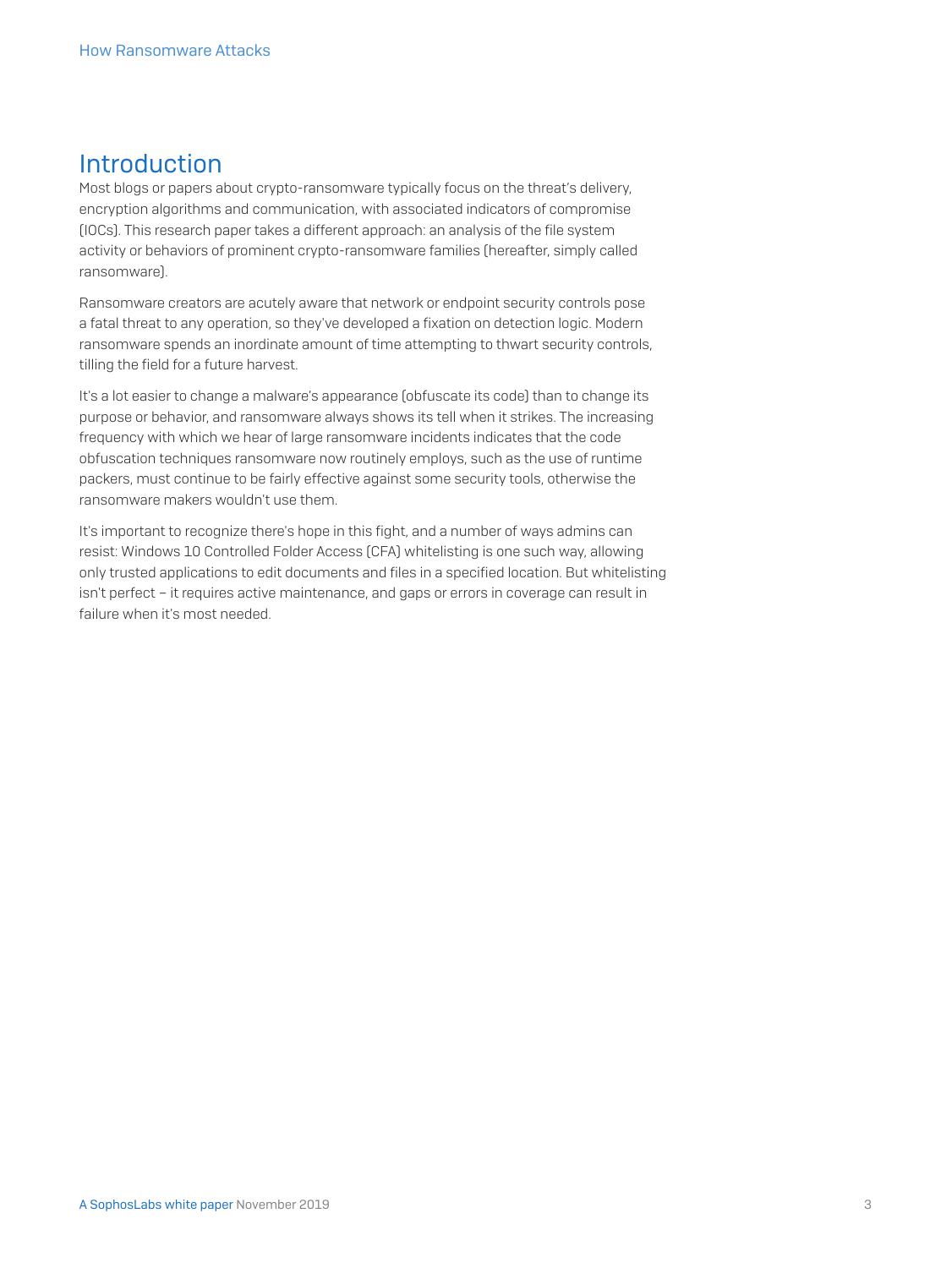## <span id="page-3-0"></span>Ransomware

#### **Traits**

Criminals are constantly releasing new ransomware variants. To endpoint protection products that rely on static analysis, these new variants bear no resemblance to earlier samples. As with other forms of malware, ransomware creators apply runtime packers to the ransomware program, helping to conceal its purpose and avoid detection until it has completed its core task.

In most cases, ransomware creators use proprietary, non-commercial packers that thwart automated unpacking routines used by endpoint protection software, making it harder to classify and determine the intention of the packed executable, as well as more difficult for human analysts to reverse engineer.

There are behavioral traits that ransomware routinely exhibits that security software can use to decide whether the program is malicious. Some traits – such as the successive encryption of documents – are hard for attackers to change, but others may be more malleable. Mixing it up, behaviorally speaking, can help ransomware to confuse some anti-ransomware protection.

#### Dividing ransomware into categories

For this report we investigated several prominent ransomware families, and have categorized them into three categories, distinguishing them by the method attackers use to spread the infection:

- 1. Cryptoworm A standalone ransomware that replicates itself to other computers for maximum reach and impact.
- 2.Ransomware-as-a-Service (RaaS) A ransomware sold on the dark web as a distribution kit to anyone who can afford it. These RaaS packages allow people with little technical skill to attack with relative ease. They are typically deployed via malicious spam e-mails (malspam), via exploit kits as a drive-by download, or semi-manually by automated active adversaries.
- 3.Automated Active Adversary Here, the ransomware is deployed by attackers who use tools to automatically scan the internet for IT systems with weak protection. When such systems are found, the attackers establish a foothold and from there carefully plan the ransomware attack for maximum damage. For example, services that are openly exposed to the internet – like the Remote Desktop Protocol (RDP) – are a sought-after entry point as they are susceptible to a brute-force password-guessing attack. Although victims may believe they are targeted, the attack is usually opportunistic.

#### Cryptographically signed code

Attackers may attempt to minimize detection by security software by signing<sup>1</sup> their ransomware with an Authenticode certificate, which anyone can buy (or steal). Signed programs are supposed to offer assurance that the code has not been modified since the software company released it, but it offers no assurance that the software should even be running in the first place. Unfortunately, some security tools conflate "digitally signed" with "should be allowed to run." When ransomware is properly code-signed, anti-malware or antiransomware defenses might not analyze the ransomware as rigorously as they would other executables that lack a valid digital signature. Endpoint protection software may even choose to trust the malicious code.

<sup>1</sup> [https://en.wikipedia.org/wiki/Code\\_signing](https://en.wikipedia.org/wiki/Code_signing)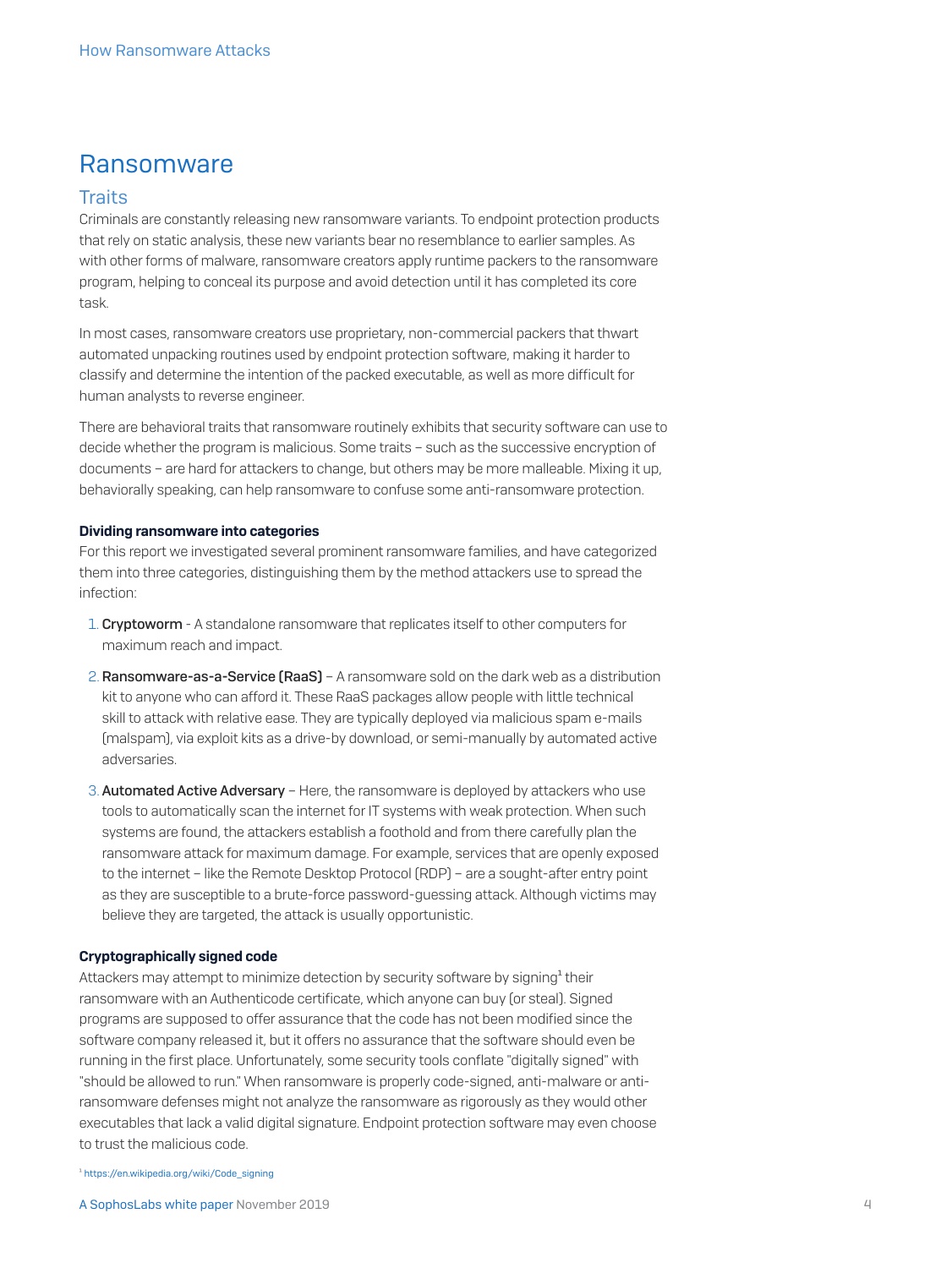<span id="page-4-0"></span>New code-signing certificates typically cost around \$50. In addition to sharing payment information, the certificate authority requires the person or organization purchasing the certificate to supply contact details. The certificate authority contacts the purchaser via email and phone to validate their existence. While this is a hurdle and risk for many malware authors, more organized criminals make the effort to ensure their malware is code-signed with a valid Authenticode certificate to prevent detection and help ensure success.

Certificate issuers act quickly to revoke a signing certificate when they're notified that the certificate is being used in the commission of a cybercrime. Once the certificate authority revokes the digital certificate, and it becomes very easy for endpoint protection software to locate and quarantine all malware signed with the revoked certificate.

#### Privilege escalation (and lateral movement)

While it is good practice to give user accounts – and therefore the applications they run – limited access rights, in today's threat landscape that doesn't help much. Even if the logged-in user has standard limited privileges and permissions, today's ransomware uses exploits to elevate their own privileges and abuse stolen administrator credentials to make sure the attack is performed using a privileged account. Some examples:

- EternalBlue is an exploit<sup>2</sup> developed by the U.S. National Security Agency (NSA). It was leaked and, later, used as part of the worldwide WannaCry ransomware attack in 2017. In conjunction with the DoublePulsar code injection technique, the exploit allows the installation of malware with the highest privileges on an endpoint, regardless of the privileges of the logged in user.
- $\rightarrow$  To suppress a User Access Control (UAC) prompt that normally occurs during privilege elevation, some ransomware employs a UAC bypass exploit<sup>3</sup> that sets the path to the ransomware in a specific registry key. When this is set, running the Windows Event Viewer process (eventvwr.msc, a Microsoft Saved Console file) will inadvertently launch the ransomware (for example, Dharma and BitPaymer) with elevated privileges, regardless of the privileges of the logged in user. This exploit works for every version of Windows until Windows 10 Creators Update (April 2017).
- ▶ CVE-2018-8453 is a Win32k Elevation of Privilege (EoP) use-after-free vulnerability. Malware that successfully exploits this vulnerability can run arbitrary code in kernel mode. For example, the malware can install programs; view, change, or delete data; or create new accounts with full user rights, regardless of the privileges of the logged in user. The Sodinokibi ransomware, for example, exploits this vulnerability to elevate its privileges.

Once the attackers compromise a server or endpoint, many active adversaries abuse existing Windows tools, as well as open-source security or penetration testing tools. For instance, they might use TASKKILL.EXE to terminate processes belonging to endpoint protection software. They may even introduce a tool like Process Hacker to interactively make the machine their own. They'll install a remote access tool (RAT) like CobaltStrike, Meterpreter, or PowerShell Empire for flexibility and to maintain persistence on their foothold machine until the mission is complete.

² <https://docs.microsoft.com/en-us/security-updates/securitybulletins/2017/ms17-010> ³ <https://enigma0x3.net/2016/08/15/fileless-uac-bypass-using-eventvwr-exe-and-registry-hijacking/>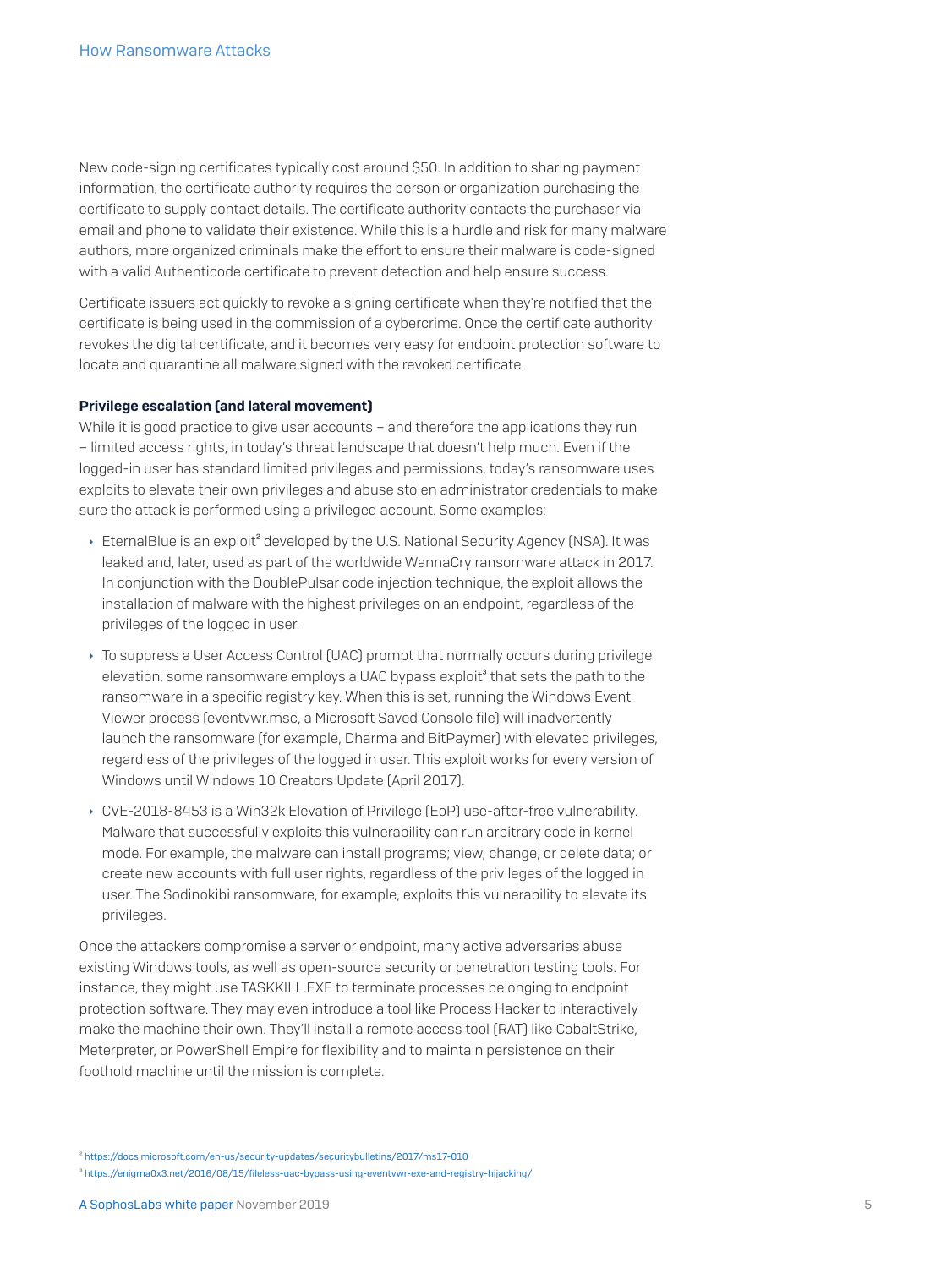Once the machine is owned, many attackers attempt to harvest a local domain administrator's credentials using a post-exploitation tool like Mimikatz. The attackers may add a new domain administrator account to the Active Directory (AD), just for them to use, in case the real domain admins change passwords.

After the keys to the kingdom have been obtained, it's time to use them. Some active adversaries use a tool called BloodHound<sup>4</sup> to map the Active Directory domain and determine where the metaphorical crown jewels – servers or other high-value targets—are stored. Many attackers spend the time interactively looking for file servers and those used for data backups, as a corrupted or damaged backup leaves the victim more likely to agree to pay the ransom.

We've observed ransomware threat actors take over a server via the Remote Desktop Protocol (RDP), and destroy the backups via ransom encryption, or sometimes just by deleting them normally. Lastly, they will distribute ransomware to peer endpoints and file servers using those same domain admin credentials and the Windows software management utility WMI.

To automatically distribute ransomware to peer endpoints and servers, adversaries may leverage a trusted dual-use utility like PsExec from Microsoft SysInternals. The attacker crafts a script that lists the collected targeted machines and incorporates them together with PsExec, a privileged domain account, and the ransomware. This script successively copies and executes the ransomware onto peer machines. This takes less than an hour to complete, depending on the number of machines targeted. By the time the victim spots what's going on it is too late, as these attacks typically happen in the middle of the night when the IT staff is sleeping.

As an alternative to PsExec, active adversaries have also been seen leveraging a logon and logoff script via a Group Policy Object (GPO), or abusing the Windows Management Interface (WMI) to mass-distribute ransomware inside the network.

Attackers have been observed leveraging stolen credentials for, or exploiting vulnerabilities in, remote monitoring and management  $(RMM)$  solutions like Kaseya $5$ , ScreenConnect $6$ , and Bomgar<sup>7</sup>. These RMM solutions are typically used by a managed service provider (MSP) that remotely manages its customers' IT infrastructure and/or end-user systems. RMM solutions typically run with high privileges and, once breached, offer a remote attacker "hands on keyboard" access, resulting in unwanted data hostage situations. With such access, attackers can easily distribute ransomware into networks remotely, potentially hitting multiple MSP customers at once.

It is important to enable multi-factor authentication (MFA) on central management tools and leave Tamper Protection on endpoint protection software enabled. Active adversaries will attempt to disable local protection services via tools like Process Hacker, but also try to log in into central security portals to disable protection across the network.

- ⁴<https://github.com/BloodHoundAD/BloodHound>
- ⁵ <https://www.darkreading.com/attacks-breaches/customers-of-3-msps-hit-in-ransomware-attacks/d/d-id/1335025>

⁶ <https://www.bleepingcomputer.com/news/security/sodinokibi-ransomware-spreads-wide-via-hacked-msps-sites-and-spam/>

⁷ <https://www.darkreading.com/risk/how-ransomware-criminals-turn-friends-into-enemies/a/d-id/1335778>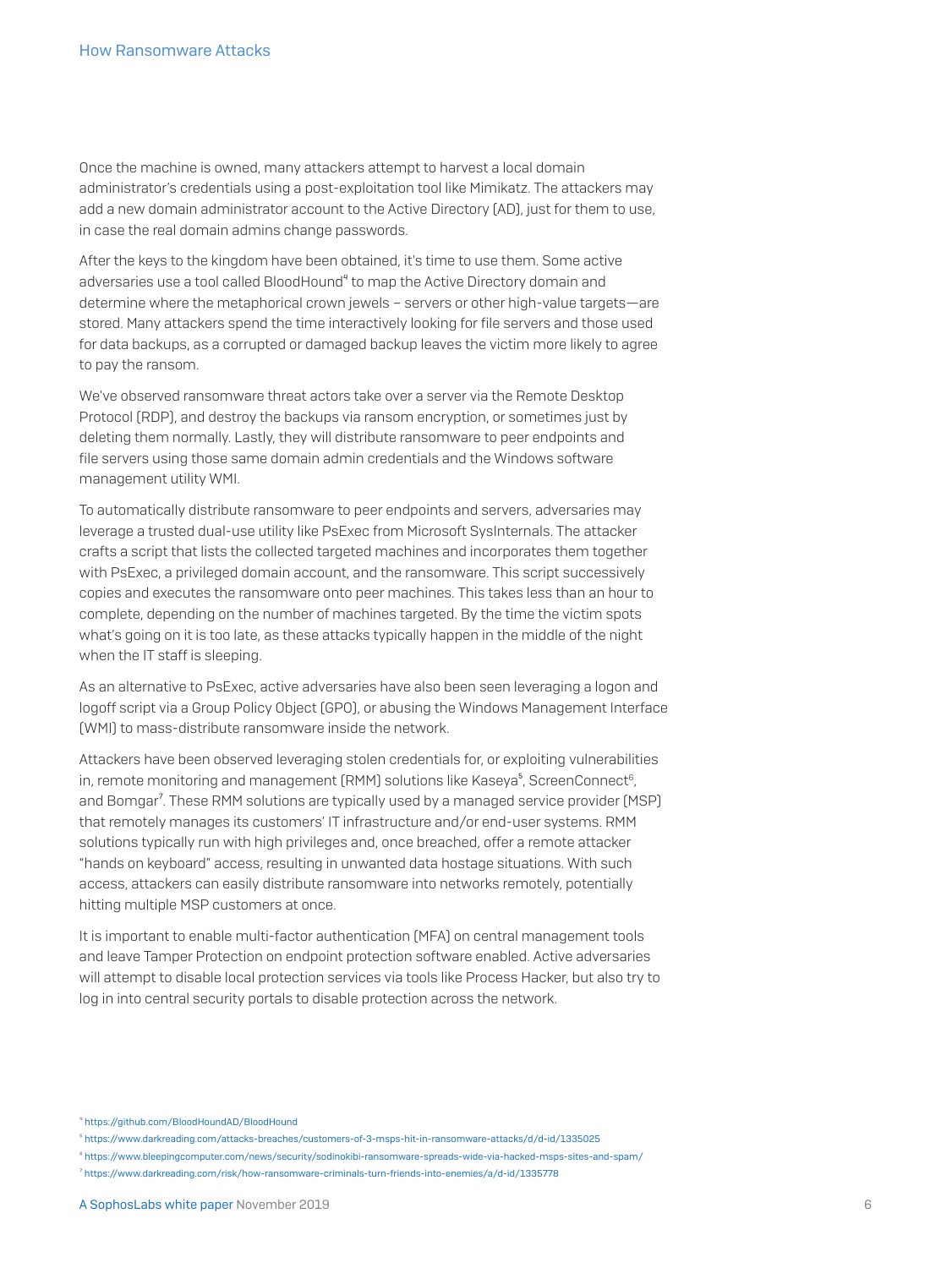#### <span id="page-6-0"></span>Network first

To ensure victims pay the ransom money, ransomware will try to encrypt as many documents as possible, sometimes even risking, or purposely crippling, the endpoint. These documents can be stored on local fixed and removable drives, as well as on mapped remote shared drives. The ransomware might even prioritize certain drives or document sizes first to ensure success before being caught by endpoint protection software or noticed by victims. For example, ransomware may be programmed to encrypt several documents at the same time via multiple threads, prioritize smaller documents, or even attack documents on mapped remote shared drives first.

In networked environments, endpoints – in both local and remote offices – are typically connected to a file server park. Business documents, including drawings and other files, are stored on one or more central file servers, which are accessible from client endpoints via one or more shared folders. Usually, an endpoint could have several drive mappings to different file server shares, containing documents from individual offices, departments, teams, and projects to segregate the data.

Ransomware causes the most immediate damage to an organization when it encrypts these mapped network drives first, as it immediately affects most employees no matter where they are geographically located. When employees cannot do their work, it disrupts the entire organization, putting pressure on management to pay the ransom demand. And even though most businesses do create backups of their data, most backups are made periodically and are not always up to date. Further, restoring multiple servers from backup can take many days, depending on the size of the data and number of affected servers. The financial impact of such delays can mount up quickly.

It is important to mention that the file servers themselves are often not infected with the ransomware. The threat typically runs on one or more compromised endpoints, abusing a privileged user account with administrator-level permissions to remotely attack the documents. So even if the file server is protected by antivirus software, the threat itself is not actually running on the server.

To make matters worse, many endpoint protection solutions do not inspect document changes on remote shared storage drives, even when they offer anti-ransomware. Poor implementation and partial drive coverage – out of performance concerns or technical debt – are the main reasons why most security products and even anti-ransomware solutions fail to detect a ransomware attack.

#### Multi-threaded

Computers now have one or more multi-core CPUs with Simultaneous Multithreading (SMT) or Hyper-Threading (HT) technology. Such advances in microprocessor hardware offer huge performance benefits for day-to-day business operations, as they allow parallel execution and better system utilization to speed up productivity.

Some ransomware is specifically designed to make efficient use of modern CPU hardware and parallelizes individual tasks to ensure faster and, subsequently, more harmful impact before victims discover they're under attack. These attacks can achieve higher throughput and lower latency since data in a faster medium (such as memory) can be retrieved by one thread while another thread retrieves data from a slower medium (such as storage), with neither thread waiting for the other to finish.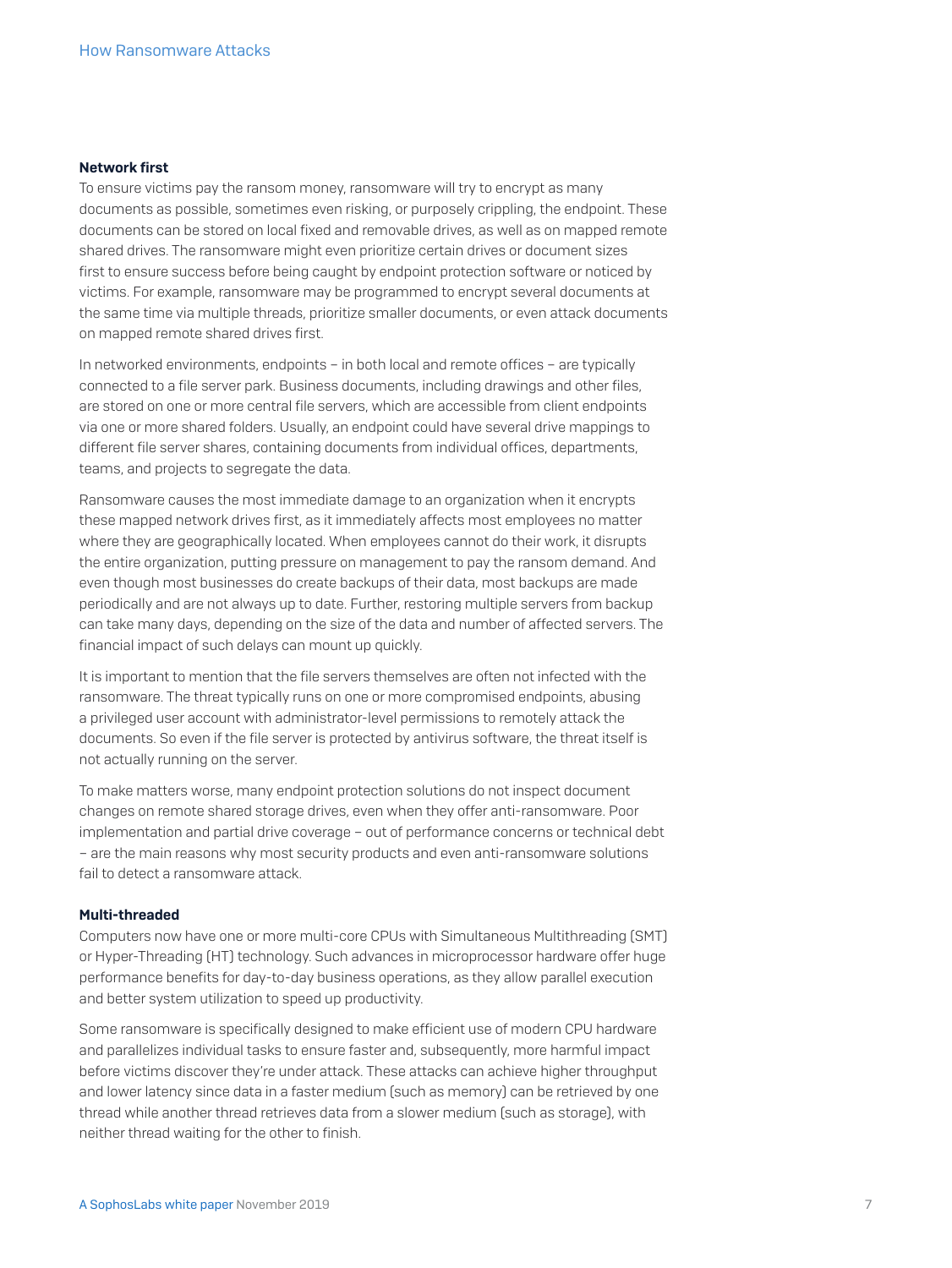<span id="page-7-0"></span>For example, the Sodinokibi ransomware has storage access (reading original document, writing encrypted document), key-blob embedding, and document renaming on multiple individual threads. And the LockerGoga and MegaCortex ransomware launch sub-processes for every few documents, to both accelerate and make it harder to detect and stop their attacks.

#### File encryption

From a file system activity view, based on how it encrypts documents, ransomware can be divided into two groups: overwrite and copy.

| <b>OVERWRITE (IN-PLACE)</b>                                                           | <b>COPY</b>                                                                                                                      |  |
|---------------------------------------------------------------------------------------|----------------------------------------------------------------------------------------------------------------------------------|--|
| Encrypted document is stored on same disk                                             | Encrypted document is stored on free                                                                                             |  |
| sectors as original document. Steps:                                                  | available disk sectors. Steps:                                                                                                   |  |
| 1. Read original document; opened for Read/Write                                      | 1. Read original document; opened for Read only                                                                                  |  |
| 2. Write encrypted version over original document                                     | 2. Write (create) encrypted copy (with                                                                                           |  |
| 3. Rename document                                                                    | different file name or file extension)                                                                                           |  |
|                                                                                       | 3. Delete original document                                                                                                      |  |
| Remarks                                                                               |                                                                                                                                  |  |
| Impossible to recover original                                                        | $\cdot$ The file name of the encrypted copy                                                                                      |  |
| documents with data recovery tools                                                    | is like the original document                                                                                                    |  |
| ▶ Some ransomware, like LockerGoga, rename<br>the original document before encryption | ▶ Without additional "wipe" actions afterwards,<br>it is possible to recover some original<br>documents with data recovery tools |  |
|                                                                                       | ▶ Some ransomware, like WannaCry,<br>may delete the original documents<br>via another application or process                     |  |

#### Rename

Ransomware typically renames the documents at the time of encryption. Precisely when the rename process takes place (it can happen before or after the ransomware encrypts the file) usually remains consistent within a ransomware family. And some ransomware (notably RobbinHood) even changes the entire file name of the document. Either way, the act of renaming the files helps the attacker in several ways:

- 1. Makes the harm more visible to victims, including both administrators and users, as the document file type icon changes in Explorer and applications.
- 2.Prevents double encryption of documents should the ransomware run again on the same machine. If ransomware were able to encrypt a document twice, a decryption tool may not be able to recover the original file.
- 3.Prevents other ransomware from encrypting the file, as ransomware typically encrypts documents with a certain file name extension only. This would certainly complicate decryption, even if the victim paid both attackers, as the victim would need to know which ransomware ran first.
- 4.Breaks the filetype relationship to the file's parent application, and also prevents the user from recovering their files from earlier versions in the Windows Volume Shadow Copy Service.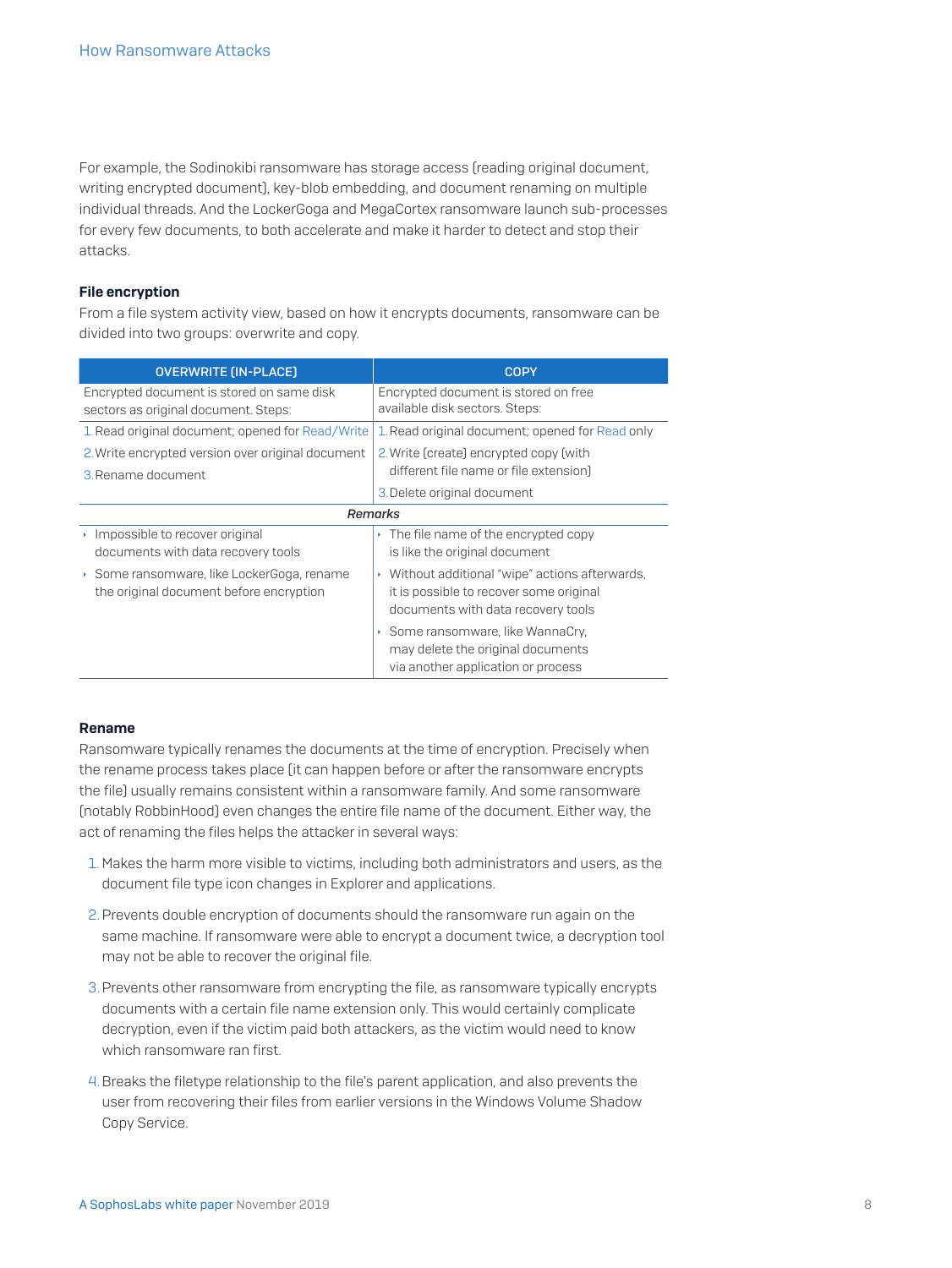- <span id="page-8-0"></span>5.Complicates the salvage of deleted documents using special recovery software. Recovery software typically scans the Master File Table (MFT) for deleted files that have a certain file name extension. In situations where the ransomware has encrypted a copy of the document instead of performing in-place encryption, the recovery software needs to do a full disk surface analysis instead, which takes a lot more time. But since a filesystem will reuse sectors previously occupied by now-deleted files, recovery results may be limited.
- 6.Some ransomware changes the file name extension to an email address of the attacker so victims can clearly see whom to contact for the ransom payment and the decryption tool – although there is no guarantee all encrypted documents can be correctly decrypted to their original state. Many ransomware attackers make poor software developers.

#### Key blob

In order to recover the encrypted documents, ransomware stores a key that a decryption tool with the private key can use to revert the damage. This blob of data is prepended, appended, or stored in one or more separate files, depending on the ransomware family.

#### Wallpaper

To ensure victims immediately understand what has happened and urge them to pay the ransom demand, some ransomware like WannaCry and Sodinokibi replace the Windows desktop wallpaper with a message that confronts the victim.

#### Vssadmin

Microsoft Windows offers the ability to perform recovery "rollbacks." It accomplishes this with the Volume Shadow Service (VSS). Windows maintains prior version copies of documents (and system files) that have changed – not just a single previous version, but potentially many previous versions. These previous version files are easily recoverable even if the current version has been successfully wiped. The VSS requires the volumes it shields to be formatted with the NTFS file system.

Typically, ransomware will rename your documents during its attack, breaking the relationship with a previous version file stored by the VSS. Theoretically, you could rename an encrypted document back to its original file name – thus restoring the relationship – and then restore the original from VSS to undo the effects of a ransomware attack. Unfortunately, attackers routinely delete the volume shadow copies during the attack, via a Windows utility called VSSADMIN.EXE. This utility provides a command-line interface with the volume shadow copy service and requires elevated administrator privileges. Attackers typically steal or already possess privileged credentials or use an exploit to elevate privileges.

An alternative method to delete the volume shadow copies is via Windows Management Instrumentation (WMI). Windows includes a command-line utility called WMIC.EXE to access WMI, which is used by many applications as a scripting interface. Simply blocking or using Group Policy to restrict WMIC.EXE will likely break some day-to-day tasks.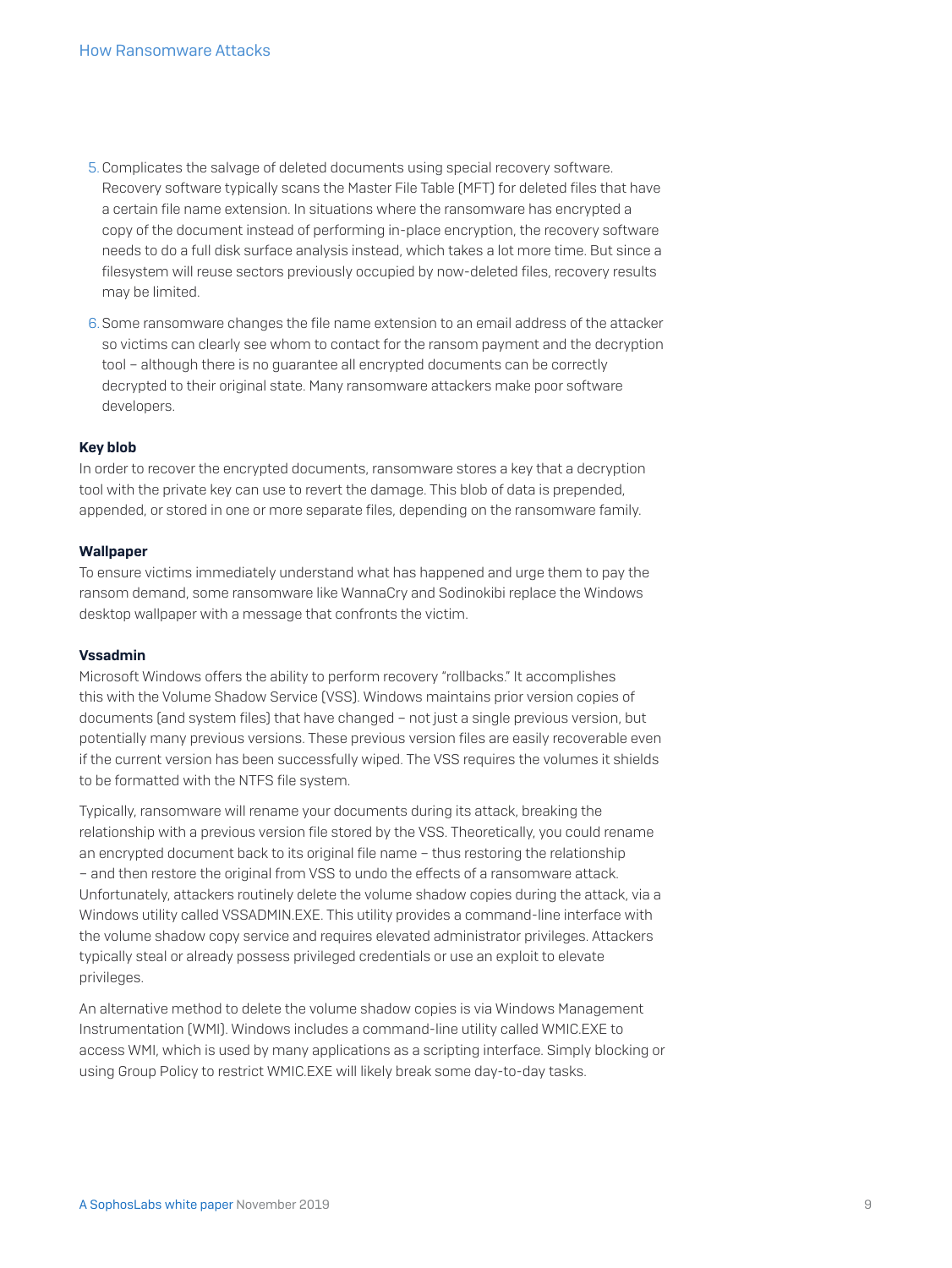#### <span id="page-9-0"></span>BCDEdit

Along with removing backups of documents and other files stored by the Windows Volume Shadow Service, ransomware can also try to prevent victims and Windows from embarking on a recovery procedure to repair the computer. To achieve this, it abuses the Windows command BCDEDIT.EXE, which allows manipulation of the Windows Boot Configuration Data (BCD). Such ransomware typically set the following options:

- 1. **recoveryenabled No** Disable the Windows diagnostic and repair feature, so it no longer runs automatically after a third unsuccessful boot of your computer.
- 2.bootstatuspolicy IgnoreAllFailures Ignore errors if there is a failed boot, failed shutdown, or failed checkpoint. The computer will attempt to boot normally after an error occurs.

#### **Cipher**

Ransomware like LockerGoga and MegaCortex abuse the CIPHER.EXE command-line tool from Microsoft<sup>®</sup> to make sure ransomware victims cannot recover deleted documents from their storage drives. This tool has been part of Windows since Windows 2000 and is intended to manage legitimately encrypted data using the Encrypting File System (EFS).

CIPHER.EXE also provides the ability to permanently overwrite (or "wipe") all of the deleted data on a storage drive – as abused by some ransomware. The feature is meant to improve security by ensuring that even an attacker who gained complete physical control of a Windows computer would be unable to recover previously deleted data. In the hands of ransomware attackers, CIPHER.EXE adds to an already big problem.

#### 0 allocation

Instead of performing an in-place encryption, some ransomware first creates an encrypted copy of the document it attacks and then deletes the original file. Compared to in-place encryption, in this case the encrypted copies are stored elsewhere on the storage drive. A data recovery tool could lift the original files as long as the marked-free sectors of the deleted files have not yet been overwritten. To frustrate this recovery avenue, the Dharma ransomware sets the file size of each of the attacked documents to 0 bytes before deletion.

Data recovery tools like *Recuva* can quickly list deleted files and their cluster allocations and can lift (copy) these files from the affected storage drive. It can do so thanks to the Master File Table (MFT), which often still holds records of the deleted documents, including the physical location of these files on the storage drive. The records of the deleted documents have the deleted bit set and a recovery tool can focus on this bit to help victims to get some data back. But setting the file size to 0 after deletion will update the record of the file in the Master File Table (MFT), making it more difficult for data recovery tools to recover deleted documents.

⁸ [https://support.microsoft.com/en-us/help/298009/cipher-exe-security-tool-for-the-encrypting-file-system](https://support.microsoft.com/en-us/help/298009/cipher-exe-security-tool-for-the-encrypting-file-sys)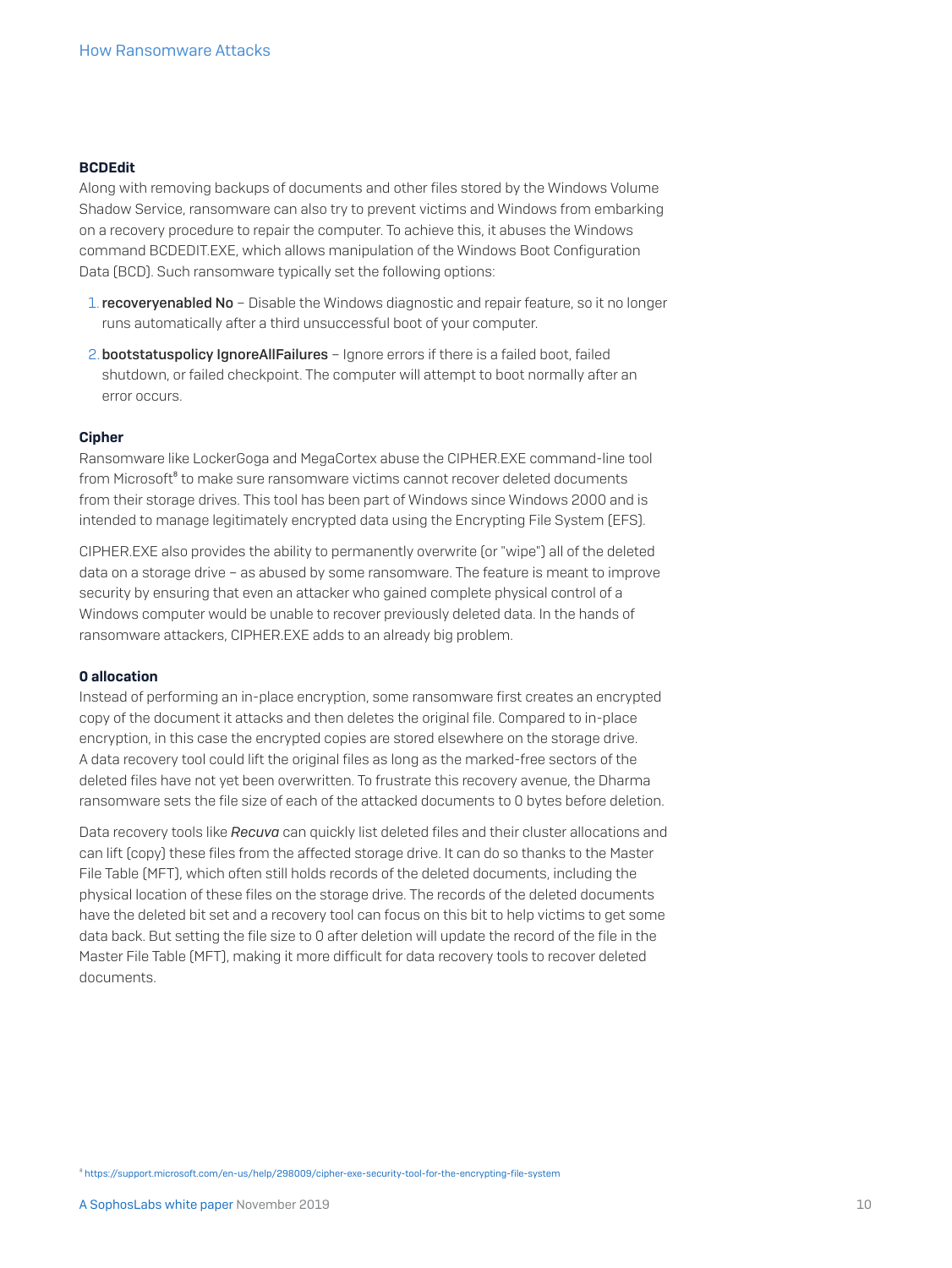#### <span id="page-10-0"></span>Flush buffers

Windows improves system performance by using write-caching on fixed, removable, and network mapped storage devices. But ransomware victims who are in a panic and physically power off their machine might cause data loss or data corruption (which is still better than allowing all your documents to be encrypted and held for ransom). This is also the reason why, before Windows 10 v1809<sup>9</sup>, you had to follow the Safely Remove Hardware procedure for e.g. portable USB storage devices that hold user data and files, such as external hard drives and thumb drives.

File servers are typically set up with RAID<sup>10</sup> storage, often with a battery-backed write cache. On these machines, write-cache buffer flushing is usually disabled to further optimize performance, as the battery-backed write cache allows the machine to flush its buffer in case of power failure without risking data loss or corruption.

At the cost of some performance, some ransomware (like WannaCry, GandCrab and BitPaymer) make certain that the written data of the encrypted documents are immediately persisted to the storage drive. They do so by either calling the FlushFileBuffers function or using Write Through.

#### Encryption by proxy

Some ransomware – like GandCrab and Sodinokibi – abuse Windows PowerShell to hoist in a PowerShell script from the internet, which is set to automatically start the ransomware after several days, making the attack appear to come out of nowhere. In this scenario, the actual file encryption attack itself is performed by the trusted Windows POWERSHELL.EXE process, making endpoint protection software believe a trusted application is modifying the documents. To achieve the same goal, ransomware like Ryuk may inject its malicious code into a trusted running process like SVCHOST.EXE. And the MegaCortex ransomware uses the Windows RUNDLL32.EXE application to encrypt documents from a trusted process.

Ransomware like BitPaymer may run from a NTFS Alternate Data Stream (ADS) in an attempt to hide from both victim users and endpoint protection software.

<sup>9</sup> [https://support.microsoft.com/en-us/help/4495263/windows-10-1809-change-in-default-removal-policy-for-external-media](https://support.microsoft.com/en-us/help/4495263/windows-10-1809-change-in-default-removal-policy-fo) <sup>10</sup> <https://en.wikipedia.org/wiki/RAID>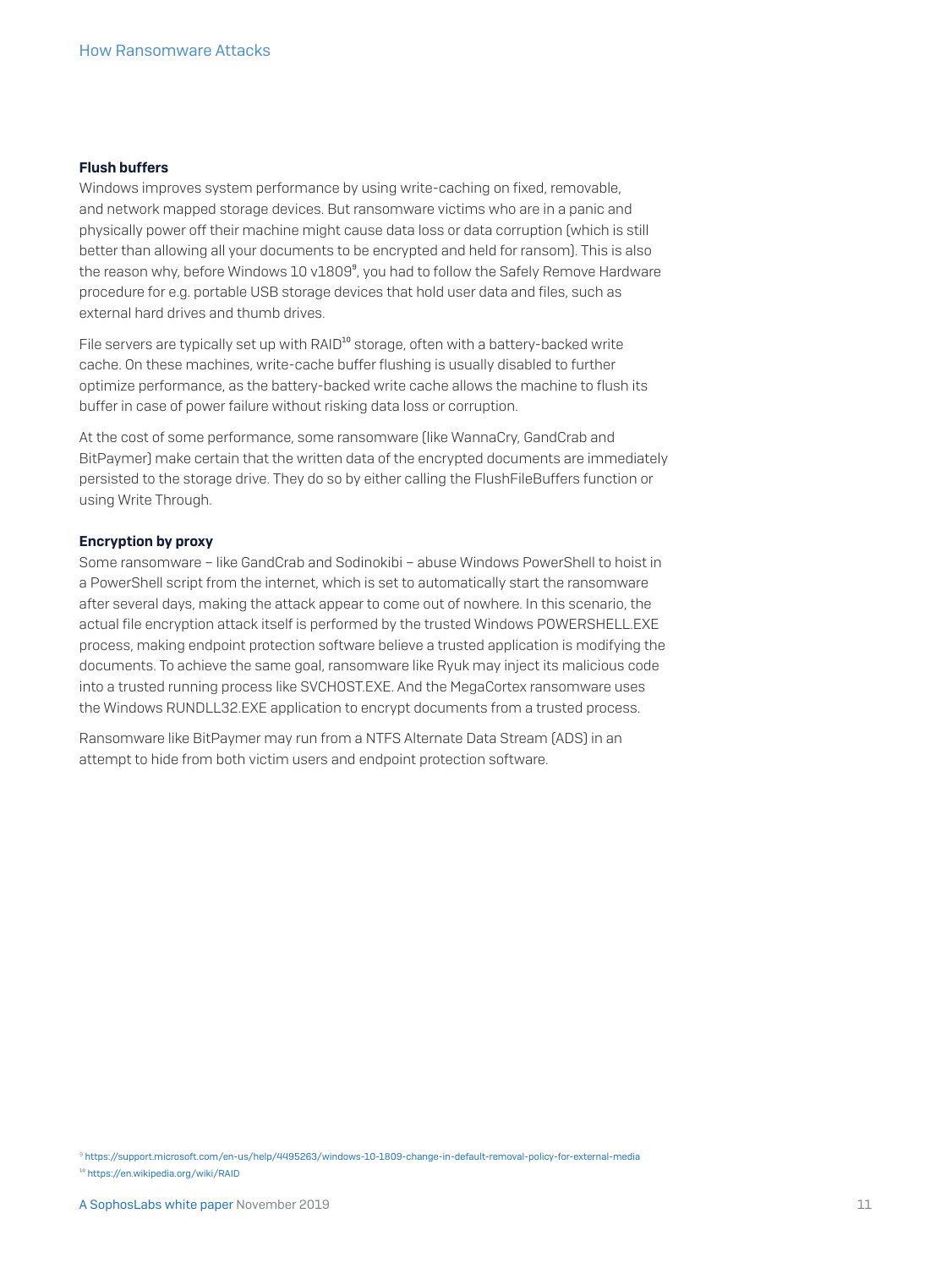### <span id="page-11-0"></span>**Overview**

|                            | <b>WANNACRY</b>          | <b>GANDCRAB</b>                    | <b>SAMSAM</b>                        | <b>DHARMA</b>                        | <b>BITPAYMER</b>                     |
|----------------------------|--------------------------|------------------------------------|--------------------------------------|--------------------------------------|--------------------------------------|
| Type                       | Cryptoworm               | Ransomware-as-<br>a-Service (Raas) | <b>Automated Active</b><br>Adversary | <b>Automated Active</b><br>Adversary | <b>Automated Active</b><br>Adversary |
| Code-signed                | $\overline{\phantom{a}}$ |                                    | $\overline{a}$                       |                                      |                                      |
| Privilege escalation       | Exploit                  | Credentials                        | Credentials                          | Credentials                          | Exploit                              |
| Network first              | $\overline{\phantom{a}}$ | $\overline{\phantom{a}}$           | $\overline{a}$                       | Yes                                  | Yes                                  |
| Multi-threaded             | $\overline{\phantom{a}}$ |                                    | $\overline{\phantom{0}}$             | Yes                                  |                                      |
| File encryption            | Copy, In-place           | In-place                           | Copy                                 | Copy                                 | In-place                             |
| Rename                     | After                    | After                              | After                                | After                                | After                                |
| Key blob                   | Header                   | End of file                        | Header                               | End of file                          | Ransom note                          |
| Wallpaper                  | Yes                      | Yes                                | $\overline{a}$                       |                                      |                                      |
| <b>Vssadmin</b>            | After                    | After                              | Before                               | Before, After                        | Before                               |
| <b>BCDEdit</b>             | After                    |                                    |                                      |                                      |                                      |
| Cipher                     | $\overline{\phantom{a}}$ | $\overline{\phantom{a}}$           | ۰                                    |                                      | ۰                                    |
| 0 allocation               | $\overline{\phantom{a}}$ | $\overline{\phantom{a}}$           | Ξ.                                   | Yes                                  |                                      |
| <b>Flush buffers</b>       | Yes                      | Write Through                      | ۰                                    | $\overline{\phantom{0}}$             | Yes                                  |
| <b>Encryption by proxy</b> |                          | Yes                                |                                      |                                      |                                      |

|                      | <b>RYUK</b>                          | <b>LOCKERGOGA</b>             | <b>MEGACORTEX</b>                    | <b>ROBBINHOOD</b>             | <b>SODINOKIBI</b>                  |
|----------------------|--------------------------------------|-------------------------------|--------------------------------------|-------------------------------|------------------------------------|
| <b>Type</b>          | <b>Automated Active</b><br>Adversary | Automated Active<br>Adversary | <b>Automated Active</b><br>Adversary | Automated Active<br>Adversary | Ransomware-as-<br>a-Service (Raas) |
| Code-signed          |                                      | Yes                           | Yes                                  |                               |                                    |
| Privilege escalation | Credentials                          | Credentials                   | Credentials                          | Credentials                   | Exploit                            |
| Network first        |                                      | $\qquad \qquad -$             | $\overline{a}$                       | ۰                             | $\overline{\phantom{a}}$           |
| Multi-threaded       | Yes                                  | $\overline{\phantom{a}}$      | $\overline{a}$                       | ۰                             | Yes                                |
| File encryption      | In-place                             | In-place                      | In-place                             | Copy                          | In-place                           |
| Rename               | After                                | <b>Before</b>                 | Before                               | After                         | After                              |
| Key blob             | End of file                          | End of file                   | Separate file                        | <b>New</b>                    | End of file                        |
| Wallpaper            | $\overline{\phantom{a}}$             | $\qquad \qquad -$             | $\overline{a}$                       | $\overline{\phantom{0}}$      | Yes                                |
| <b>Vssadmin</b>      | After                                | $\overline{\phantom{a}}$      | After                                | Before                        | Before                             |
| <b>BCDEdit</b>       |                                      |                               |                                      | Before                        | After                              |
| Cipher               |                                      | After                         | After                                | ۰                             |                                    |
| 0 allocation         | $\overline{\phantom{a}}$             | $\overline{\phantom{a}}$      | $\overline{a}$                       | $\overline{\phantom{0}}$      | $\overline{\phantom{a}}$           |
| <b>Flush buffers</b> | $\overline{\phantom{a}}$             | $\overline{\phantom{a}}$      | $\overline{\phantom{0}}$             | ۰                             | $\overline{\phantom{a}}$           |
| Encryption by proxy  | Yes                                  |                               | Yes                                  |                               |                                    |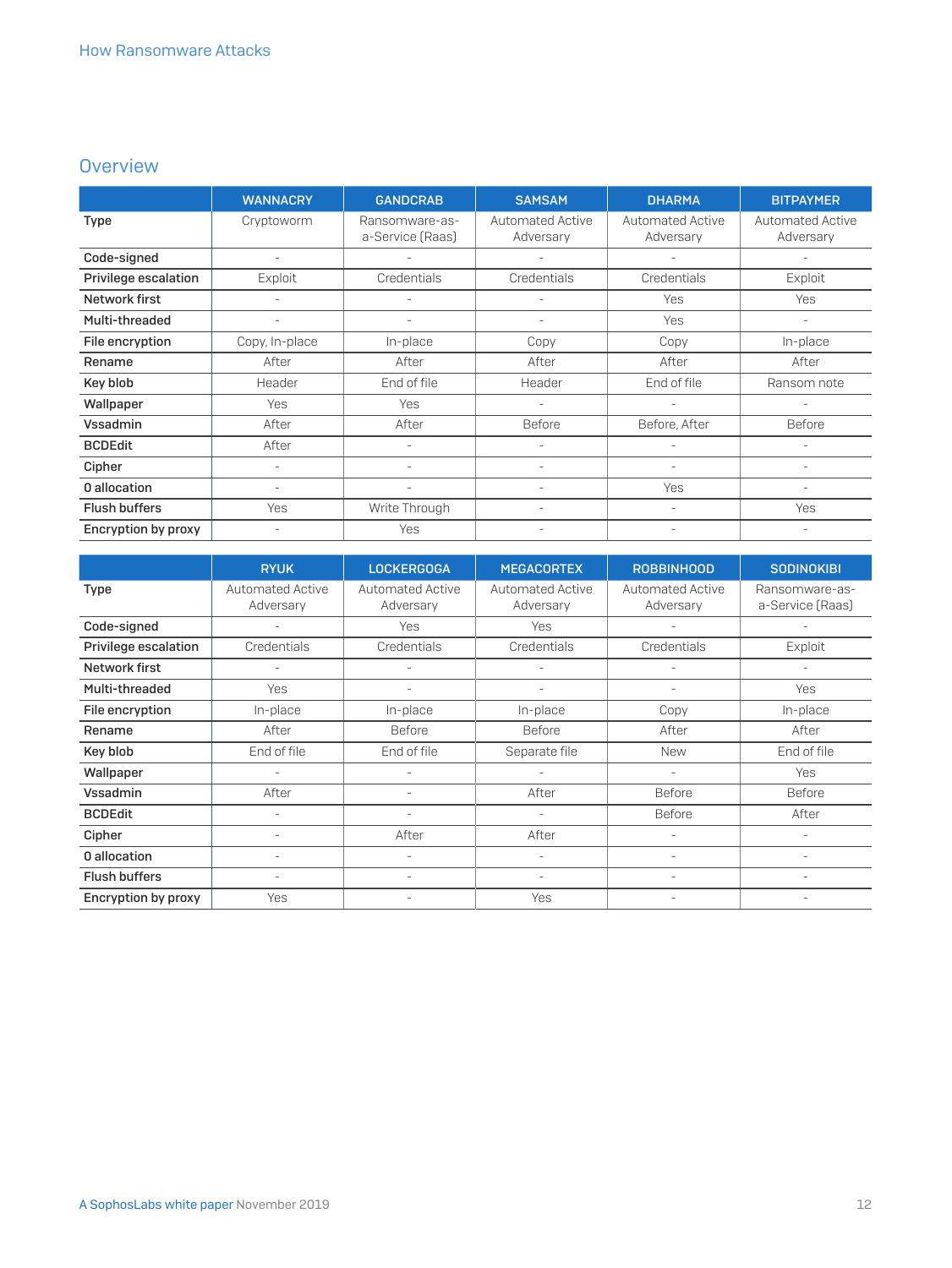#### <span id="page-12-0"></span>Color coding

In the following chapters, the term 'documents' also covers other productivity file types like spreadsheets, drawings, images, and photos.

| FILE SYSTEM ACTIVITY COLOR CODING CLARIFICATION:                                              |
|-----------------------------------------------------------------------------------------------|
| Query file information or activity, not directly associated with the encryption attack itself |
| Open a file for read only                                                                     |
| Create a new file on free available disk sectors                                              |
| Open an existing file for reading and writing to make file changes                            |
| Open file for delete or rename                                                                |

# **WannaCry**

WannaCry is a crypto-ransomware network worm (or cryptoworm) which targets computers running the Microsoft Windows 7 operating system, encrypting documents and demanding ransom payments in the bitcoin cryptocurrency. Between May 12 and 15, 2017, an outbreak<sup>11</sup> of this crypto-ransomware took place, infecting more than 230,000 computers in 150 countries.

WannaCry is considered a network worm because it also includes its own transport. This transport code scans for vulnerable systems, then uses the EternalBlue<sup>12</sup> exploit to gain access, and the DoublePulsar<sup>13</sup> code injection method to install and execute a copy of itself.

More than two years on, modified WannaCry variants still cause headaches for IT admins and security analysts:<https://news.sophos.com/en-us/2019/09/18/the-wannacry-hangover/>

### **Characteristics**

- Sample (SHA-256) ED01EBFBC9EB5BBEA545AF4D01BF5F1071661840480439C6E5BABE8E080E41AA
- $\rightarrow$  Single-threaded, i.e. it encrypts one document at a time
- **Configures the Discretionary Access Control List (DACL) on each document to give group** Everyone full access permissions
- **First creates encrypted copies of all documents, thus increasing (doubling) disk usage**
- $\rightarrow$  Encrypts original document in place and in chunks of 256 KB (262,144 bytes) and moves it to the %temp% folder with a new file name and file extension
- **A** separate application TASKDL.EXE deletes the scrambled originals in the %temp% folder, after all documents are encrypted
- **Deletes volume shadow copies via VSSADMIN.EXE, after the documents are encrypted**
- **Deletes the backup catalog on the local computer via WBADMIN.EXE, after the** documents are encrypted
- $\cdot$  Changes the desktop wallpaper

<sup>&</sup>lt;sup>11</sup> [https://en.wikipedia.org/wiki/WannaCry\\_ransomware\\_attack](https://en.wikipedia.org/wiki/WannaCry_ransomware_attack)

<sup>&</sup>lt;sup>12</sup> <https://en.wikipedia.org/wiki/EternalBlue>

<sup>&</sup>lt;sup>13</sup> <https://en.wikipedia.org/wiki/DoublePulsar>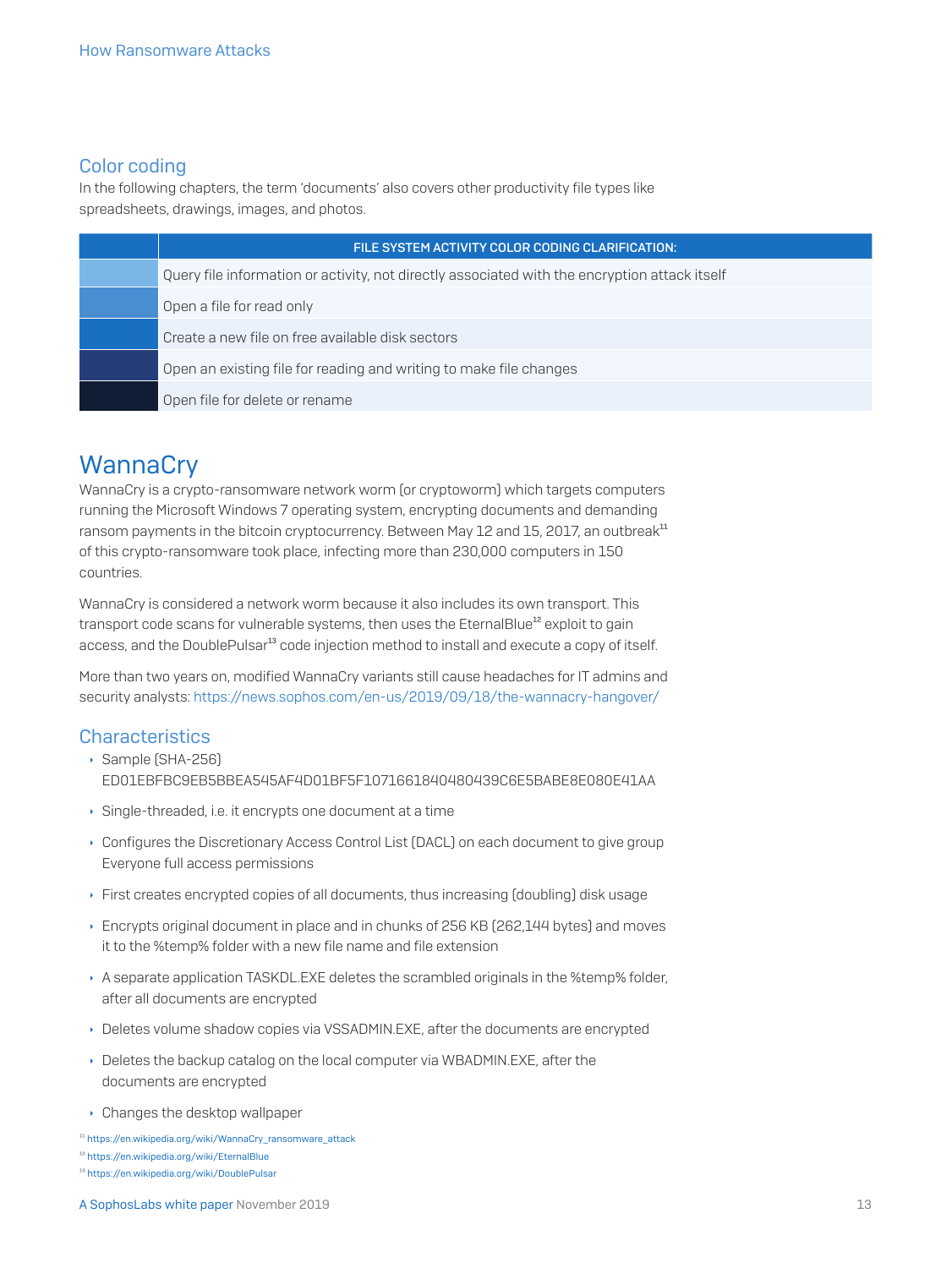# <span id="page-13-0"></span>WannaCry file system activity

| <b>STEP</b>    | <b>OPERATION</b>              | <b>PURPOSE</b>                                                                                                                                   |
|----------------|-------------------------------|--------------------------------------------------------------------------------------------------------------------------------------------------|
| $\mathbf{1}$   | SetSecurityFile               | Modify discretionary access control list (DACL) of original document to<br>Full for group Everyone, via the Windows application ICACLS.EXE.      |
| $\overline{2}$ | CreateFile                    | Check if encrypted document with 'WNCRY' file extension exists.                                                                                  |
| 3              | CreateFile (Generic Read)     | Open original document for read only.                                                                                                            |
| 4              | QueryBasicInformationFile     | Record timestamps on original document.                                                                                                          |
| 5              | ReadFile                      | Read first 8 bytes of original document.                                                                                                         |
| 6              | CreateFile (Generic Write)    | Create encrypted file with 'WNCRYT' file extension, for write only.                                                                              |
| $\overline{7}$ | WriteFile                     | Write 'WANACRY!' string [8 bytes] in encrypted file.                                                                                             |
| 8              | WriteFile                     | Write 4 bytes, at offset 8 bytes, in encrypted file.                                                                                             |
| 9              | WriteFile                     | Write 256 bytes, at offset 12 bytes, in encrypted file.                                                                                          |
| 10             | WriteFile                     | Write 4 bytes, at offset 268 bytes, in encrypted file.                                                                                           |
| 11             | WriteFile                     | Write 8 bytes, at offset 272 bytes, in encrypted file.                                                                                           |
| 12             | ReadFile                      | Read original document, entirely (0 bytes to EndOfFile).                                                                                         |
| 13             | WriteFile                     | Write encrypted file, entirely, at offset 280 bytes.                                                                                             |
| 14             | SetBasicInformationFile       | Give encrypted file same timestamps as original document.                                                                                        |
| 15             | CloseFile                     | Close original document.                                                                                                                         |
| 16             | CloseFile                     | Close encrypted file.                                                                                                                            |
| 17             | SetRenameInformationFile      | Change file extension of encrypted file from 'WNCRYT' to 'WNCRY'.                                                                                |
| 18             | CreateFile (Generic Write)    | Open original document for write only.                                                                                                           |
| 20             | WriteFile                     | Write 1,024 bytes (1 KB) in original document. At offset EndOfFile -1,024 bytes.                                                                 |
| 21             | FlushBuffersFile              | Commit all buffered data to be written to disk.                                                                                                  |
| 21             | WriteFile (Non-cached)        | Write 4,096 bytes (4 KB) in original document, at offset<br>AllocationSize on disk -4,096 bytes.                                                 |
| 22             | WriteFile                     | Write in chunks of 262,144 bytes (256 KB) in original document.                                                                                  |
| 23             | CloseFile                     | Close original document, now encrypted file.                                                                                                     |
| 24             | OpenFile (Read Attributes)    | Open encrypted file.                                                                                                                             |
| 25             | SetRenameInformationFile      | Rename file to %temp%\ <num>.WNCRYT. ReplaceIfExists: True.</num>                                                                                |
| 26             | CloseFile                     | Close encrypted file.                                                                                                                            |
| #              | SetDispositionInformationFile | Once all documents on the disk are encrypted, a separate application TASKDL.<br>EXE is run to delete %temp%\*.WNCRYT (i.e. all '.WNCRYT' files). |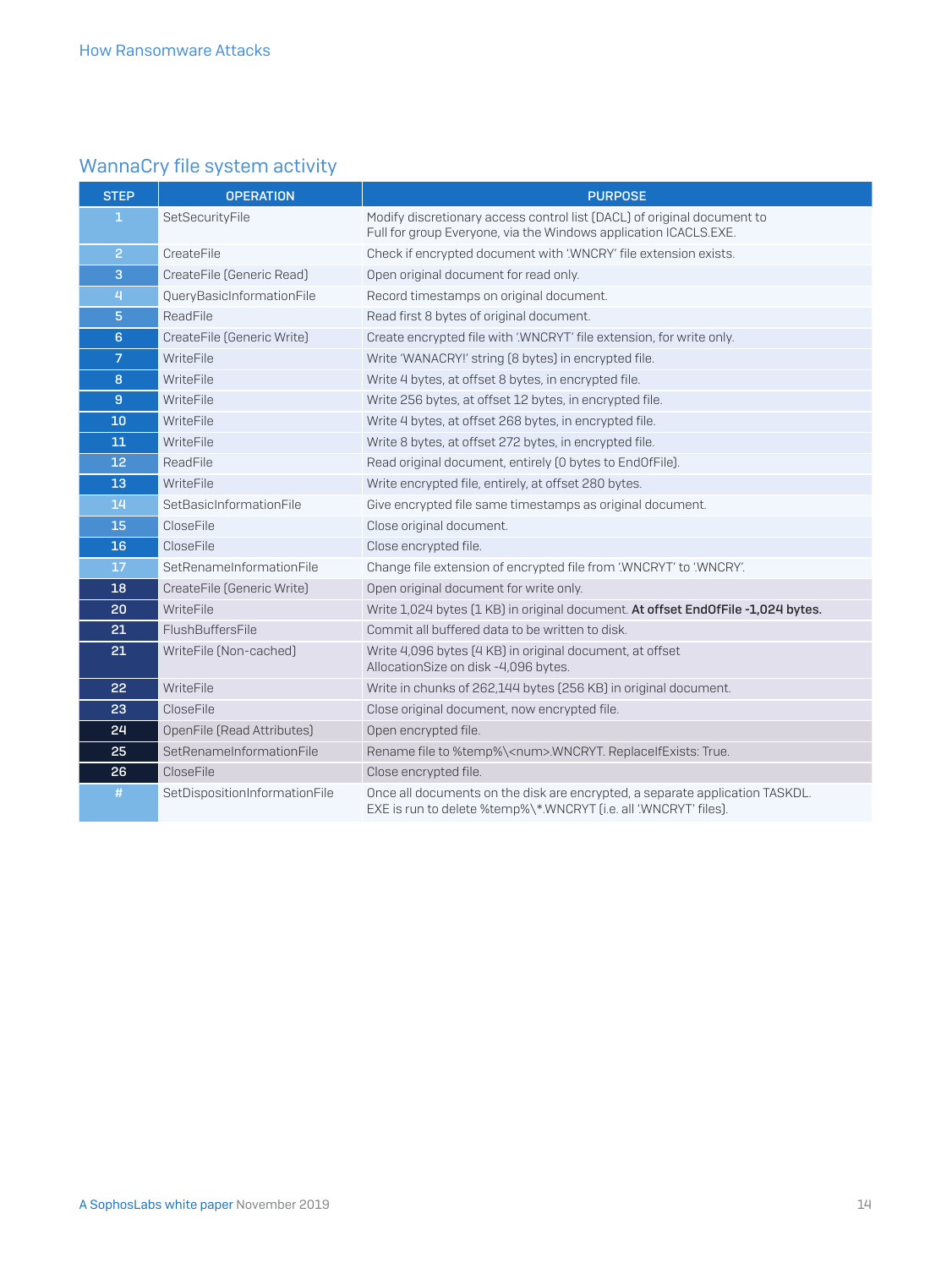# <span id="page-14-0"></span>**Matrix**

The ransomware we call Matrix highlights another growing trend within the cybercriminal community: to engage in active, targeted attacks against victim networks with the goal of delivering malware inside the victim's network. This threat vector has been gaining prominence since the widely publicized SamSam ransomware began to capitalize on it. The malware is delivered, in most cases, by the attackers performing an active brute-force attack against the passwords for Windows machines accessible through a firewall that has the remote desktop protocol (RDP) enabled.

The malware executable bundles within itself several payload executables it needs to accomplish its tasks. Once it has gained a foothold inside the network, Matrix uses the RDP within the networks it has infected. Among the embedded components are some free, legitimate system administrator tools the malware uses to achieve some of its goals.

A comprehensive but more traditional malware research report on this ransomware is available here: https://www.sophos.com/en-us/medialibrary/PDFs/technical-papers/ sophoslabs-matrix-report.pdf

### Characteristics

- Sample (SHA-256) 2A12EEB58AC0A2A3E9CD1DBBF1752086EE19387CAAA0E1232EAA13CBFED2C80A
- Single-threaded, i.e. it encrypts one document at a time
- Opens documents for read/write for in-place encryption
- Encrypts 65,536 bytes at the beginning and 65,536 bytes of data at the end of the document; not entire document
- ▶ Renames the document by adding an identifier to the file type extension
- Deletes volume shadow copies via WMIC.EXE and VSSADMIN.EXE, before the documents are encrypted
- Changes the desktop wallpaper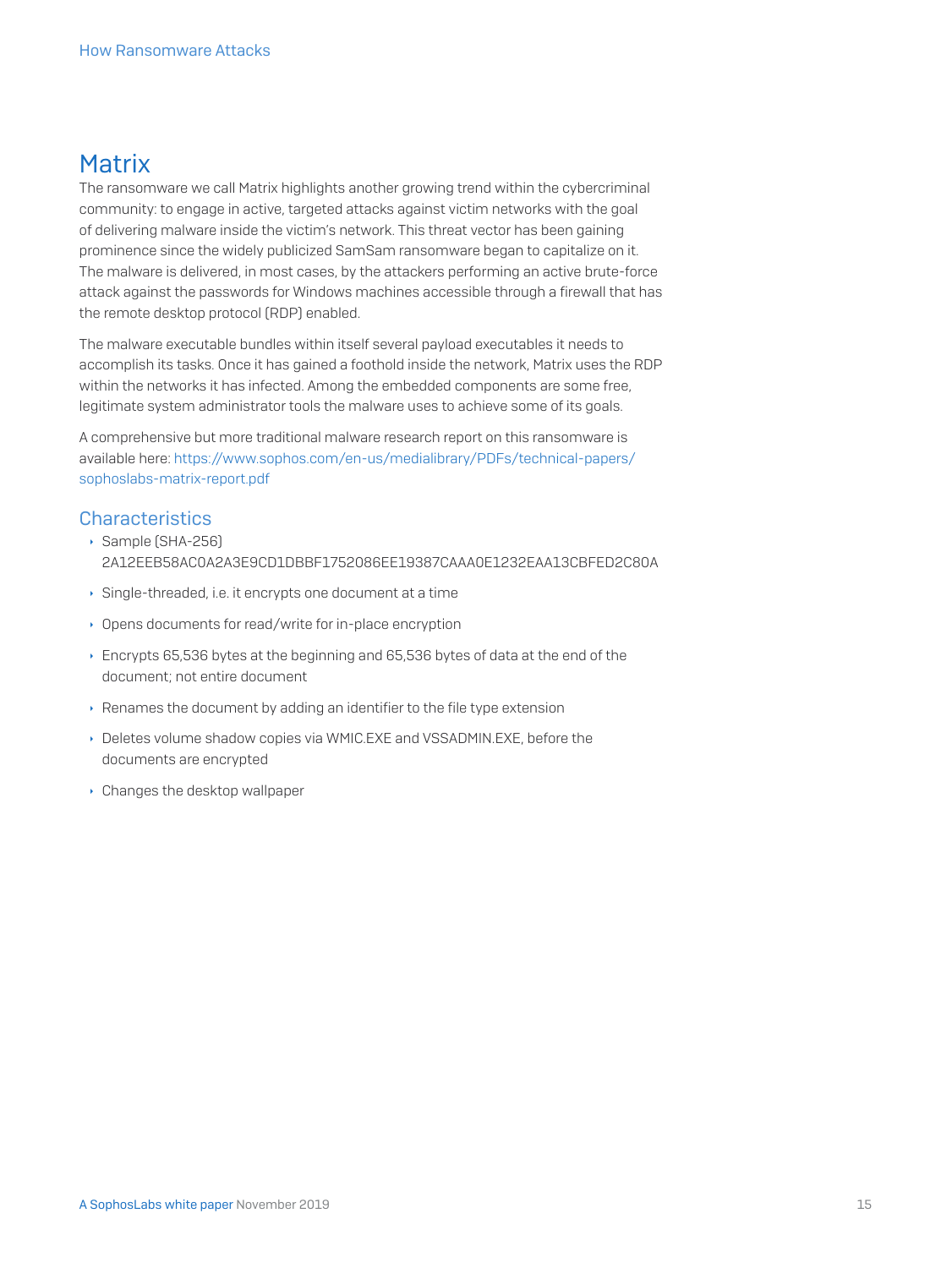# <span id="page-15-0"></span>Matrix file system activity

| <b>STEP</b>    | <b>OPERATION</b>             | <b>PURPOSE</b>                                                                                  |
|----------------|------------------------------|-------------------------------------------------------------------------------------------------|
| 1              | QueryStandardInformationFile | Determine file size of original document on disk.                                               |
| $\overline{c}$ | QueryStandardInformationFile | Determine file size of original document on disk.                                               |
| 3              | QueryStandardInformationFile | Determine file size of original document on disk.                                               |
| 4              | QueryStandardInformationFile | Determine file size of original document on disk.                                               |
| 5              | QueryStandardInformationFile | Determine file size of original document on disk.                                               |
| $6\phantom{a}$ | QueryStandardInformationFile | Determine file size of original document on disk.                                               |
| 7              | QueryStandardInformationFile | Determine file size of original document on disk.                                               |
| 8              | QueryStandardInformationFile | Determine file size of original document on disk.                                               |
| 9              | CreateFile (Read/Write)      | Open original document for read and write.                                                      |
| 10             | QueryStandardInformationFile | Determine file size of original document on disk.                                               |
| 11             | ReadFile                     | Read 61,440 bytes (60 KB) from original document, at offset 0 bytes.                            |
| 12             | ReadFile                     | Read 4,096 bytes (4 KB) from original document, at offset 61,440 bytes (60 KB).                 |
| 13             | QueryStandardInformationFile | Determine file size of original document on disk.                                               |
| 14             | ReadFile                     | Read 61,440 bytes (60 KB) from original document, at<br>offset EndOfFile -65,536 bytes (64 KB). |
| 15             | ReadFile                     | Read 4,096 bytes (4 KB) from original document, at<br>offset EndOfFile -4,096 bytes [4 KB].     |
| 16             | QueryStandardInformationFile | Determine file size of original document on disk.                                               |
| 17             | WriteFile                    | Write 61,440 encrypted bytes (60 KB), in file, at offset 0 bytes.                               |
| 18             | WriteFile                    | Write 4,096 (4 KB) encrypted bytes in file, at offset 61,440 bytes (60 KB).                     |
| 19             | QueryStandardInformationFile | Determine file size of - now partially encrypted - file on disk.                                |
| 20             | WriteFile                    | Write 61,440 encrypted bytes (60 KB) in file. At offset EndOfFile -65,536 bytes (64 KB).        |
| 21             | WriteFile                    | Write 4,096 encrypted bytes (4 KB) in file. At offset EndOfFile -4,096 bytes (4 KB).            |
| 22             | QueryStandardInformationFile | Determine file size of encrypted file on disk.                                                  |
| 23             | WriteFile                    | Write 1,384 bytes, at offset EndOfFile, in encrypted file.                                      |
| 24             | CloseFile                    | Close original document, now encrypted file.                                                    |
| 25             | CreateFile (Read Attributes) | Open encrypted file.                                                                            |
| 26             | SetRenameInformationFile     | Rename File. ReplaceIfExists: True.                                                             |
|                |                              | Example: BEM1IkKW-iLpTMM6H.[barboza40@yahoo.com]                                                |
| 27             | CloseFile                    | Close encrypted file.                                                                           |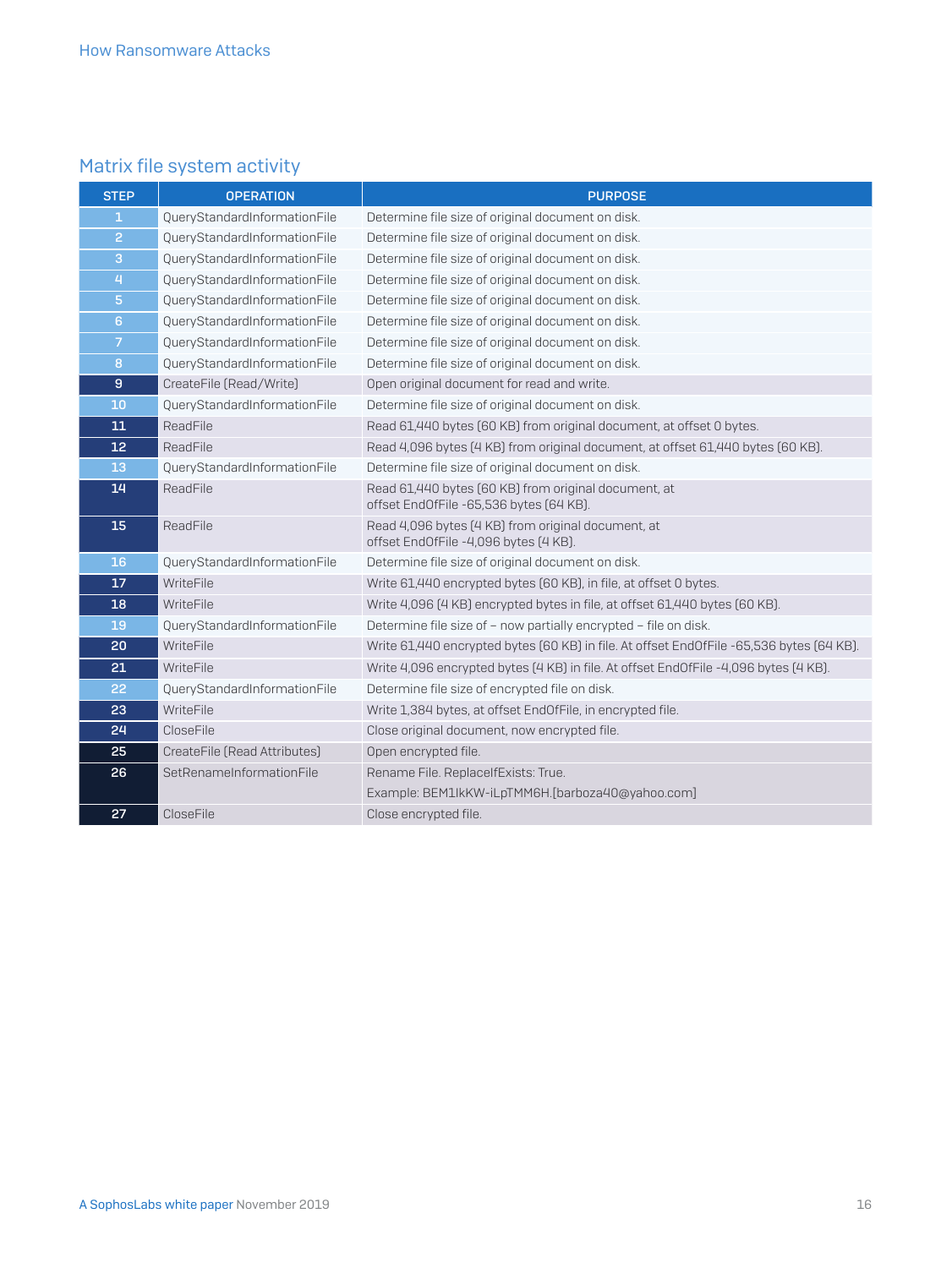# <span id="page-16-0"></span>GandCrab

In the first half of 2019, GandCrab was the most popular ransomware used in large scale, untargeted attacks that use malicious websites or email attachments to infect as many victims as possible. Its creators peddled it to anyone who wanted to use it using the Ransomware-as-a-Service (RaaS) model, which netted them a percentage of each ransom it extorted. GandCrab operators choose the ransom they want to demand, typically somewhere between a few hundred to a few thousand dollars per computer.

In the last couple of years, a new template for ransomware attacks has emerged. Some criminals are turning away from "fire and forget" distribution in favor of highly focused, guided attacks, generally referred to as targeted attacks. The distribution is carried out by an adversary, who uses tools to automatically scan the internet for IT systems with weak protection. Although victims may believe they have been targeted, the attack is usually opportunistic, thanks to the vulnerability scanners used.

Ransomware attacks carried out by automated active adversaries have typically been associated with BitPaymer, SamSam, or Ryuk. RaaS offerings like GandCrab allow crooks with less technical ability to also get in on the act without needing to create their own ransomware, command and control infrastructure, or payment handling.

In February 2019 we revealed how automated active adversaries delivered a GandCrab ransomware by hand to attack a hospital: [https://nakedsecurity.sophos.com/2019/02/14/](https://nakedsecurity.sophos.com/2019/02/14/inside-a-gandcrab-targeted-ransomware-attack-on-a-hospit) [inside-a-gandcrab-targeted-ransomware-attack-on-a-hospital/](https://nakedsecurity.sophos.com/2019/02/14/inside-a-gandcrab-targeted-ransomware-attack-on-a-hospit)

#### **Characteristics**

- ▶ Sample (SHA-256) 6FBA19BF0CC1BB764E063C1DE51CAF0CF0A6CC90FA76B592BCDE28CEEE161BDC
- $\rightarrow$  Single-threaded, i.e. it encrypts one document at a time
- **Opens documents for read/write for in-place encryption**
- **Uses Write Through to ensure the write is persisted to disk without potential caching** delays
- **Deletes volume shadow copies via VSSADMIN.EXE after documents are encrypted**
- $\cdot$  Changes the desktop wallpaper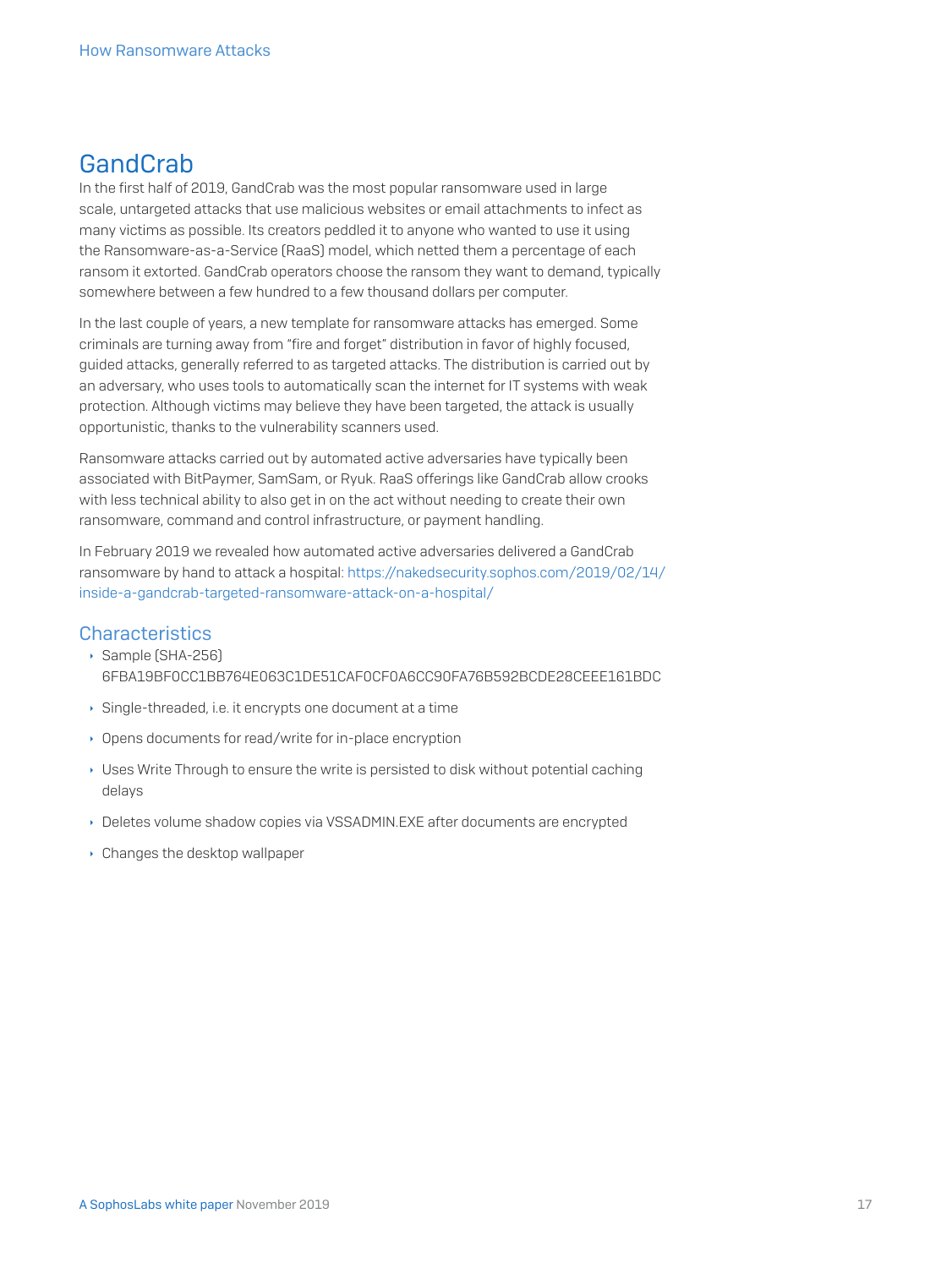# <span id="page-17-0"></span>GandCrab file system activity

| <b>STEP</b>     | <b>OPERATION</b>             | <b>PURPOSE</b>                                                                      |
|-----------------|------------------------------|-------------------------------------------------------------------------------------|
| 1               | CreateFile (Read/Write)      | Open original document for read and write.                                          |
| $\mathbf{2}$    | QueryStandardInformationFile | Determine file size of original document on disk.                                   |
| 3               | ReadFile                     | Read 540 bytes from original document. At offset EndOfFile -540 bytes.              |
| 4               | ReadFile                     | Read original document, entirely (0 bytes to EndOfFile).                            |
| 5               | WriteFile (Write Through)    | Overwrite original document with encrypted version, entirely.<br>Length: EndOfFile. |
| 6               | WriteFile (Non-cached)       | Overwrite original document with encrypted version.<br>Length: AllocationSize.      |
| $\overline{7}$  | QueryStandardInformationFile | Determine file size of now encrypted document on disk.                              |
| 8               | WriteFile                    | Write 540 bytes to encrypted file, at offset EndOfFile.                             |
| 9               | WriteFile                    | Write 4,096 [4 KB] to encrypted file. At offset AllocationSize -4,096 bytes [4 KB]. |
| 10 <sub>1</sub> | CloseFile                    | Close original document, now encrypted file.                                        |
| 11              | CreateFile (Read Attributes) | Open encrypted file.                                                                |
| 12              | SetRenameInformationFile     | Rename encrypted file (add file extension, e.g. 'gxiei').<br>ReplaceIfExists: True. |
| 13              | CloseFile                    | Close document.                                                                     |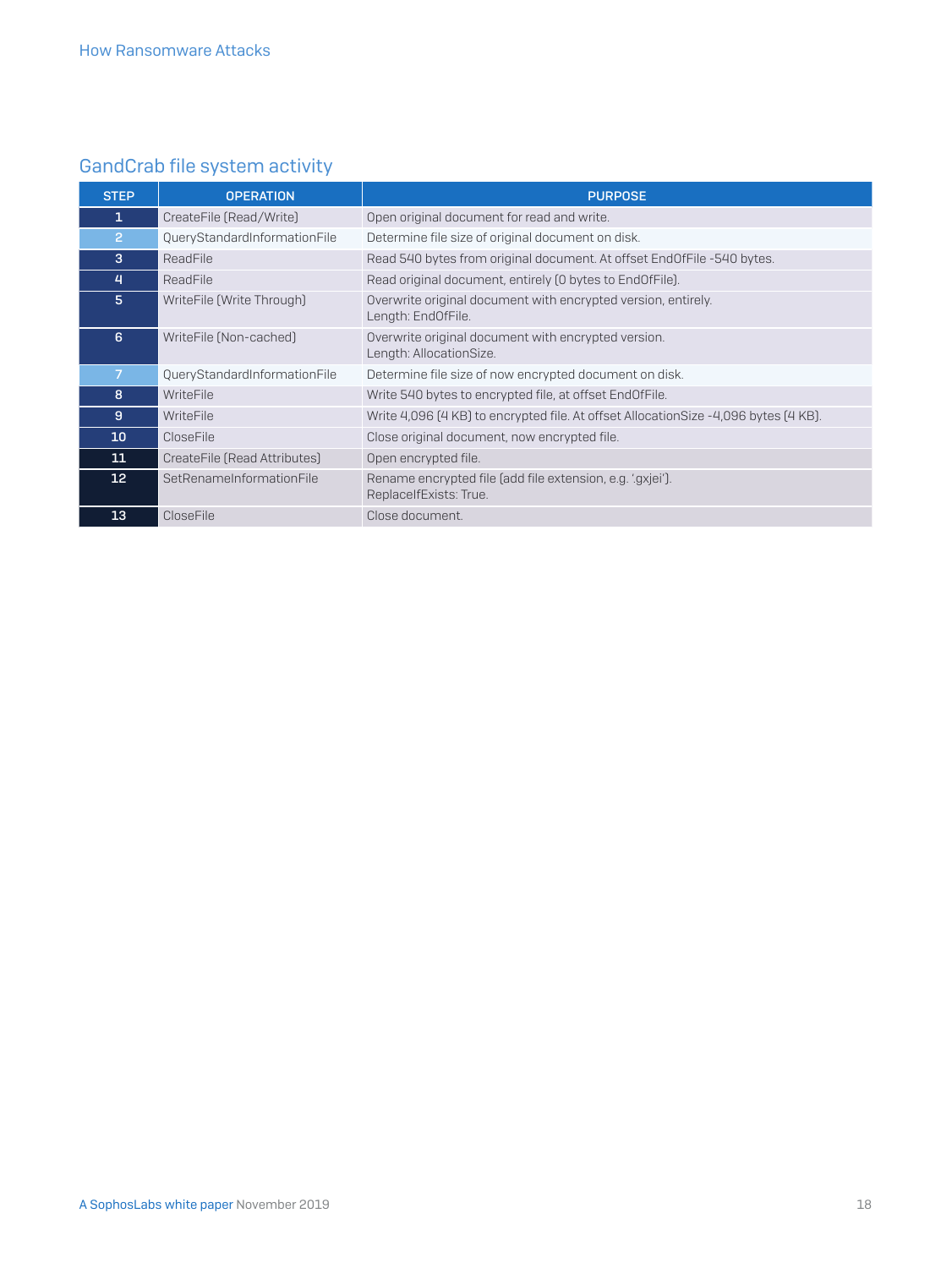# <span id="page-18-0"></span>SamSam

SamSam malware first appeared in December 2015, and since then more than \$6 million has been deposited into SamSam bitcoin wallets. The pattern of attacks and the evolution of the SamSam malware suggests that it's the work of a small group at most. Attacks are infrequent (around one a day) compared to other kinds of ransomware, but they are devastating.

After breaking in via the Remote Desktop Protocol (RDP), the attacker attempts to escalate their privileges to the level of Domain Admin so that they can deploy SamSam malware across an entire network, just like a sysadmin deploying regular software. The attacker seems to wait until victims are likely to be asleep before unleashing the malware on every infected machine simultaneously, giving the victim little time to react.

A ransom note demands payment of about \$50,000 in bitcoins and directs the victims to a dark web site (a hidden service on The Onion Router (TOR) network).

The alleged attackers behind the SamSam ransomware, who operated from Iran, have been identified and are wanted by the FBI<sup>13</sup>, the federal law enforcement agency of the United States. Since the suspects were indicted<sup>14</sup> in December 2018, the SamSam ransomware has not been seen again. Before then, more than 230 entities were infected, \$6 million in ransom payments was extorted, and an estimated \$30 billion in damages affected private and public institutions, including hospitals and schools.

An in-depth report on the SamSam ransomware is available here: [https://news.sophos.](https://news.sophos.com/en-us/2018/07/31/sophoslabs-releases-samsam-ransomware-report/) [com/en-us/2018/07/31/sophoslabs-releases-samsam-ransomware-report/](https://news.sophos.com/en-us/2018/07/31/sophoslabs-releases-samsam-ransomware-report/)

### **Characteristics**

- Sample (SHA-256) 8C0425ECA81E1EEAF8043764EB38A2BC103598163D3307E583F4E5AD7EB0E708
- $\rightarrow$  Single-threaded, i.e. it encrypts one document at a time
- Uses a 3,072 bytes header with an XML structure, i.e. based on ASCII-only characters, that can skew analysis of the encrypted binary file
- ▶ Creates an encrypted copy of the original document on free available disk sectors. Theoretically, if not overwritten by other data, the original document can be recovered from disk
- **Deletes volume shadow copies via VSSADMIN.EXE, before the documents are encrypted**

<sup>13</sup> <https://www.justice.gov/opa/press-release/file/1114746/download>

<sup>&</sup>lt;sup>14</sup> <https://www.fbi.gov/news/stories/iranian-ransomware-suspects-indicted-112818>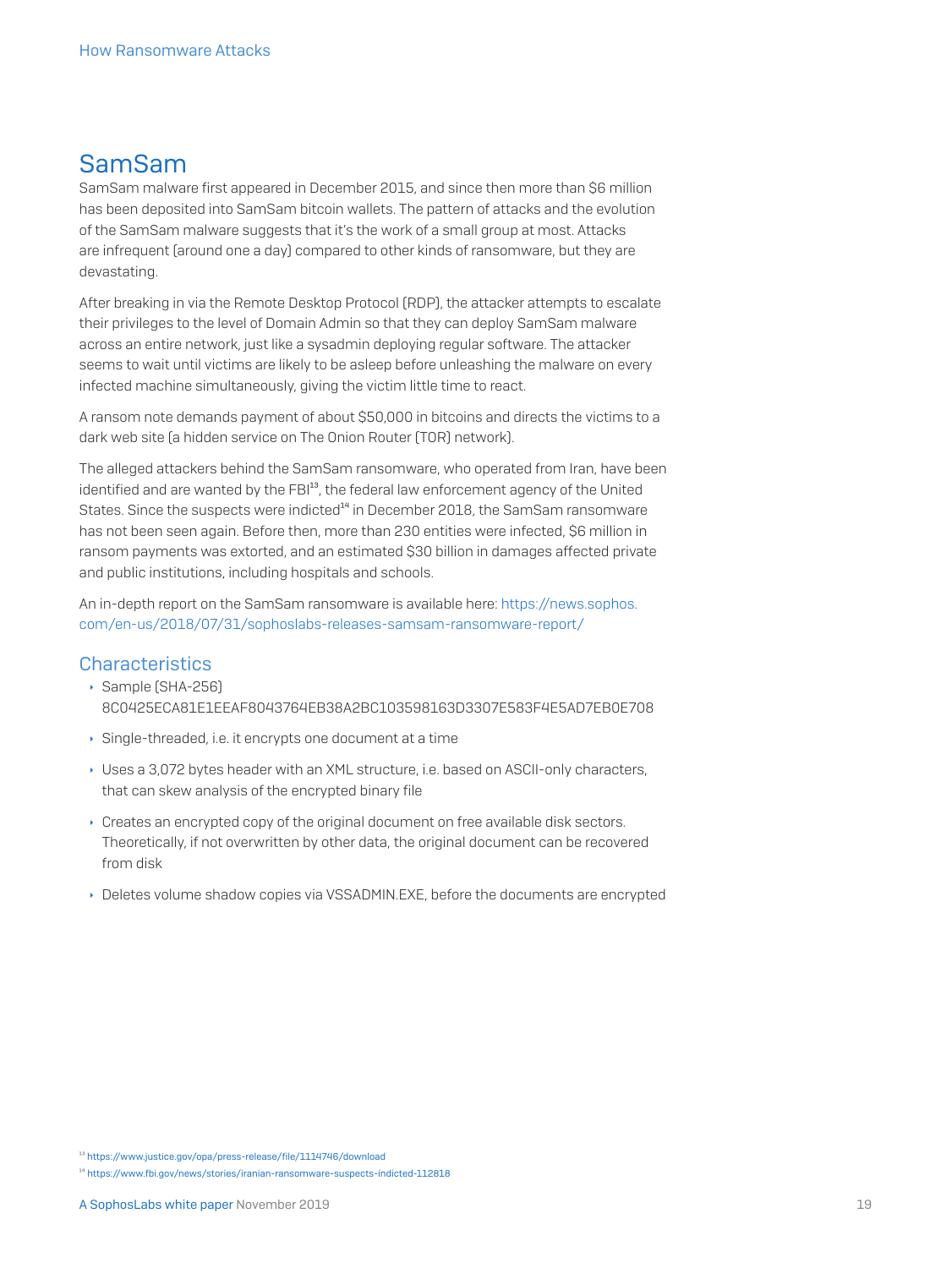# <span id="page-19-0"></span>SamSam file system activity

| <b>STEP</b>    | <b>OPERATION</b>              | <b>PURPOSE</b>                                                                                               |
|----------------|-------------------------------|--------------------------------------------------------------------------------------------------------------|
| 1              | CreateFile (Generic Write)    | Create encrypted file based on original document file name<br>with added file extension, e.g. 'weapologize.' |
| 2              | WriteFile                     | Write 3,072 bytes in encrypted file, at offset 0 bytes.                                                      |
| 3              | CloseFile                     | Close encrypted file.                                                                                        |
| 4              | CreateFile (Generic Read)     | Open original document for read only.                                                                        |
| 5.             | ReadFile                      | Read original document, entirely (0 bytes to EndOfFile).                                                     |
| 6              | CloseFile                     | Close original document.                                                                                     |
| $\overline{7}$ | CreateFile (Generic Write)    | Open encrypted file for write only.                                                                          |
| 8              | WriteFile                     | Write encrypted version of original document, entirely, at offset 3,072 bytes.                               |
| 9              | CloseFile                     | Close encrypted file.                                                                                        |
| 10             | CreateFile (Generic Write)    | Open encrypted file.                                                                                         |
| 11             | WriteFile                     | Write 2,492 bytes in encrypted file, at offset 0 bytes.                                                      |
| 12             | CloseFile                     | Close encrypted file.                                                                                        |
| 13             | CreateFile (Read Attributes)  | Open original document.                                                                                      |
| 14             | SetDispositionInformationFile | Delete: True.                                                                                                |
| 15             | CloseFile                     | Close original document, committing delete.                                                                  |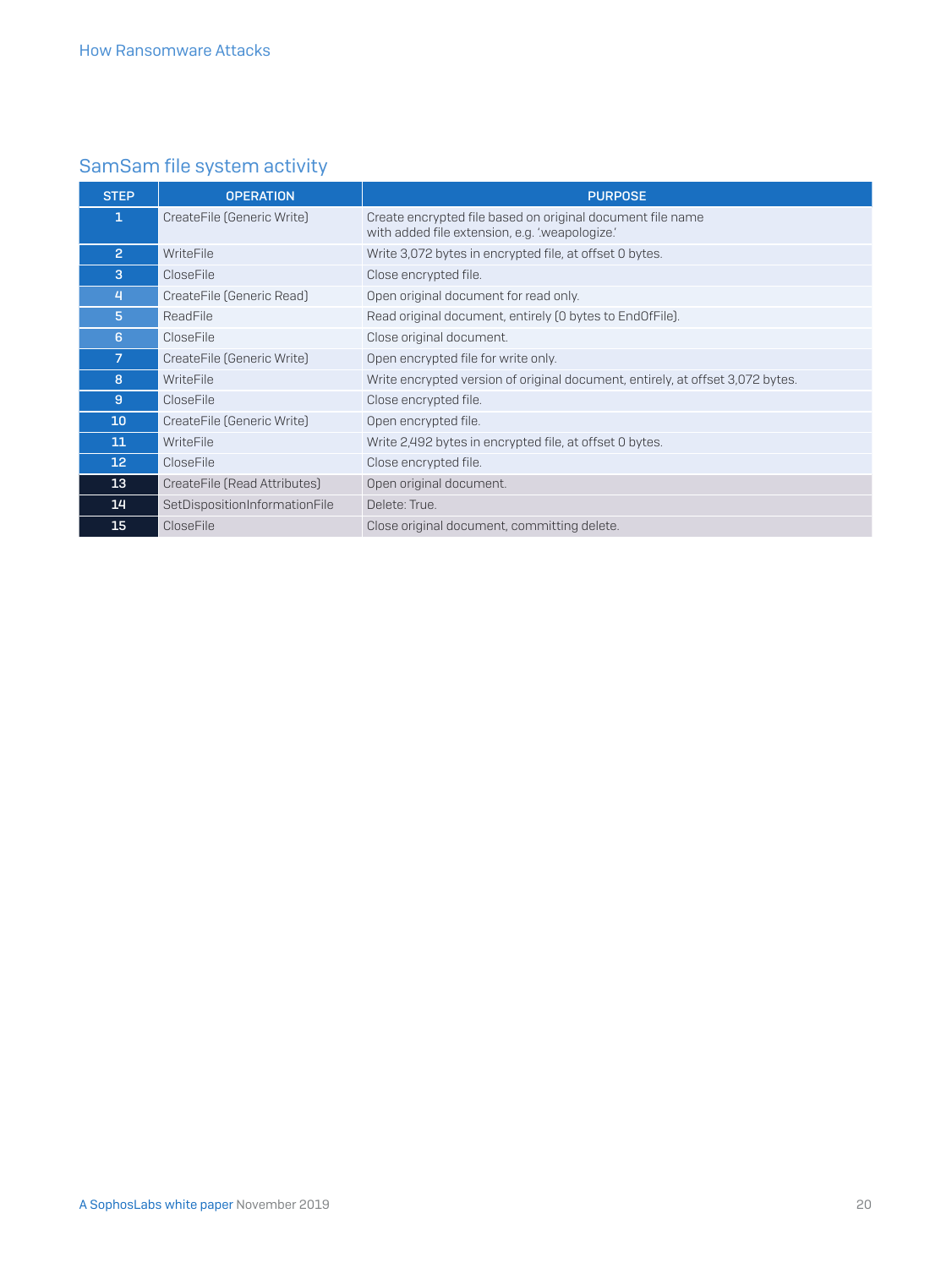# <span id="page-20-0"></span>Dharma

### Characteristics

- Sample (SHA-256) B8D32ED92E3227836054ED6BB4E53AD2E0ABE4617F1215D5E81162F9F5513EC2
- ▶ Dharma is also known as CrySIS
- Deletes volume shadow copies via VSSADMIN.EXE, both before and after the documents are encrypted
- ▶ Multi-threaded, i.e. it encrypts multiple documents at a time
- ▶ Opens original document for read/write but doesn't change contents. Instead, it sets the file size of original document to 0 bytes before it is deleted
- Creates an encrypted copy of the original document on free available disk sectors; theoretically, if not overwritten by other data, the original document would be recoverable from disk. However, this is complicated as the file size of the document is set to 0 bytes before it is deleted
- ▶ Setting the file size of the original document to 0 bytes may hinder behavior-based detection in anti-ransomware technology

| <b>STEP</b>    | <b>OPERATION</b>                | <b>PURPOSE</b>                                                                                                                                                                      |
|----------------|---------------------------------|-------------------------------------------------------------------------------------------------------------------------------------------------------------------------------------|
| 1              | CreateFile (Generic Read/Write) | Open original document for reading and writing.                                                                                                                                     |
| 3              | CreateFile (Generic Write)      | Create encrypted document based on original document file name with added file<br>extension.<br>Example: Desert.jpg.id- <volumeserial>.[veracrypt@foxmail.com].adobe</volumeserial> |
| $\overline{4}$ | ReadFile                        | Read original document, entirely.                                                                                                                                                   |
| 5              | WriteFile                       | Write encrypted file, entirely, +11 bytes at EndOfFile.                                                                                                                             |
| 6              | ReadFile                        | Read original document, at offset EndOfFile, 1,048,560 bytes.                                                                                                                       |
| 7              | WriteFile                       | Write 212 bytes + (length original file name * 2 bytes), in<br>encrypted file, at offset size of original document.                                                                 |
| 8              | SetEndOfFileInformationFile     | Set EndOfFile of encrypted file to size of original document + added bytes.                                                                                                         |
| 9              | SetAllocationInformationFile    | Set Allocation Size of encrypted file to EndOfFile of encrypted file.                                                                                                               |
| 10             | CloseFile                       | Close encrypted file.                                                                                                                                                               |
| 10             | SetEndOfFileInformationFile     | Set EndOfFile of original document to 0 bytes.                                                                                                                                      |
| 11             | SetAllocationInformationFile    | Set AllocationSize of original document to 0 bytes.                                                                                                                                 |
| 12             | CloseFile                       | Close original document.                                                                                                                                                            |
| 13             | CreateFile (Read Attributes)    | Open original document.                                                                                                                                                             |
| 14             | SetDispositionInformationFile   | Delete: True.                                                                                                                                                                       |
| 15             | CloseFile                       | Close original document, committing delete.                                                                                                                                         |

### Dharma file system activity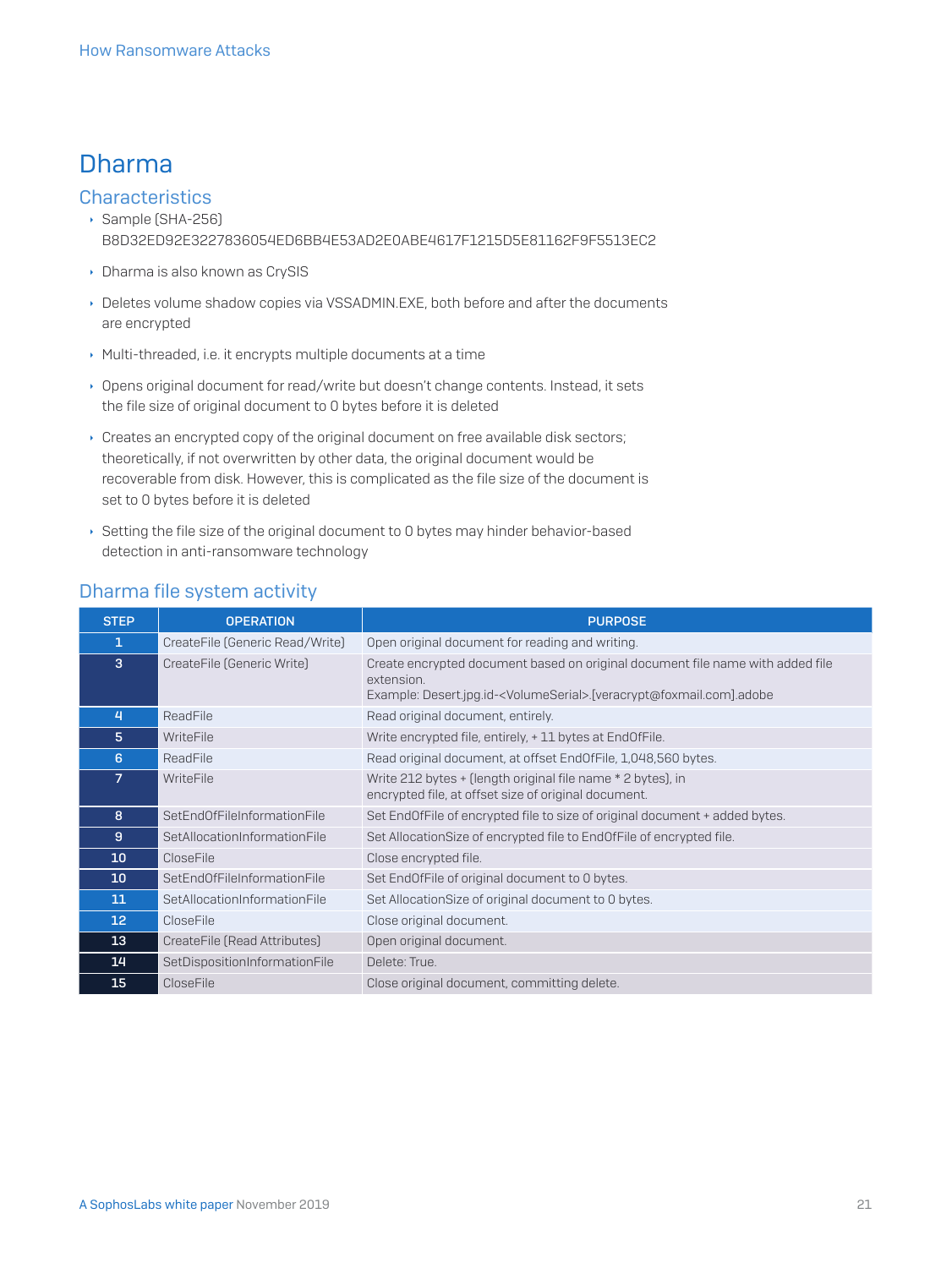# <span id="page-21-0"></span>**BitPaymer**

### **Characteristics**

- Sample [SHA-256] 655C44BEBB2A642E665316236A082C94F88A028721C19BD28B5F25E1C40A13B8
- Deletes volume shadow copies via VSSADMIN.EXE, before the documents are encrypted
- Single-threaded, i.e. it encrypts one document at a time
- Known to abuse an alternate data stream (ADS), a feature of the NTFS file system that allows the ransomware to hide itself from plain sight and evade security tools that are not able to look into an ADS
- Employs FlushBuffersFile to ensure buffered data is immediately committed to the disk
- Renames document after encryption
- ▶ For each encrypted document, BitPaymer creates a ransom note text file that also contains the key blob in base64 for decryption

### BitPaymer file system activity

| <b>STEP</b>    | <b>OPERATION</b>                | <b>PURPOSE</b>                                                  |
|----------------|---------------------------------|-----------------------------------------------------------------|
| 1              | CreateFile (Generic Read/Write) | Open document for reading and writing.                          |
| 2              | ReadFile                        | Read data from document.                                        |
| 3              | WriteFile                       | Write encrypted data into document.                             |
| $\overline{4}$ | <b>FlushBuffersFile</b>         | Commit changes to disk.                                         |
| 5              | CloseFile                       | Close now encrypted document.                                   |
| 6              | CreateFile (Read Attributes)    | Open encrypted document.                                        |
| 7              | SetRenameInformationFile        | Rename encrypted document: add '.< identifier>' file extension. |
| 8              | CloseFile                       | Close encrypted document.                                       |
| -9             | CreateFile [Generic Read/Write] | Create ransom note text file '< document filename> readme'.     |
| 10             | WriteFile                       | Write data, including key blob, into ransom note.               |
| 11             | CloseFile                       | Close ransom note text file.                                    |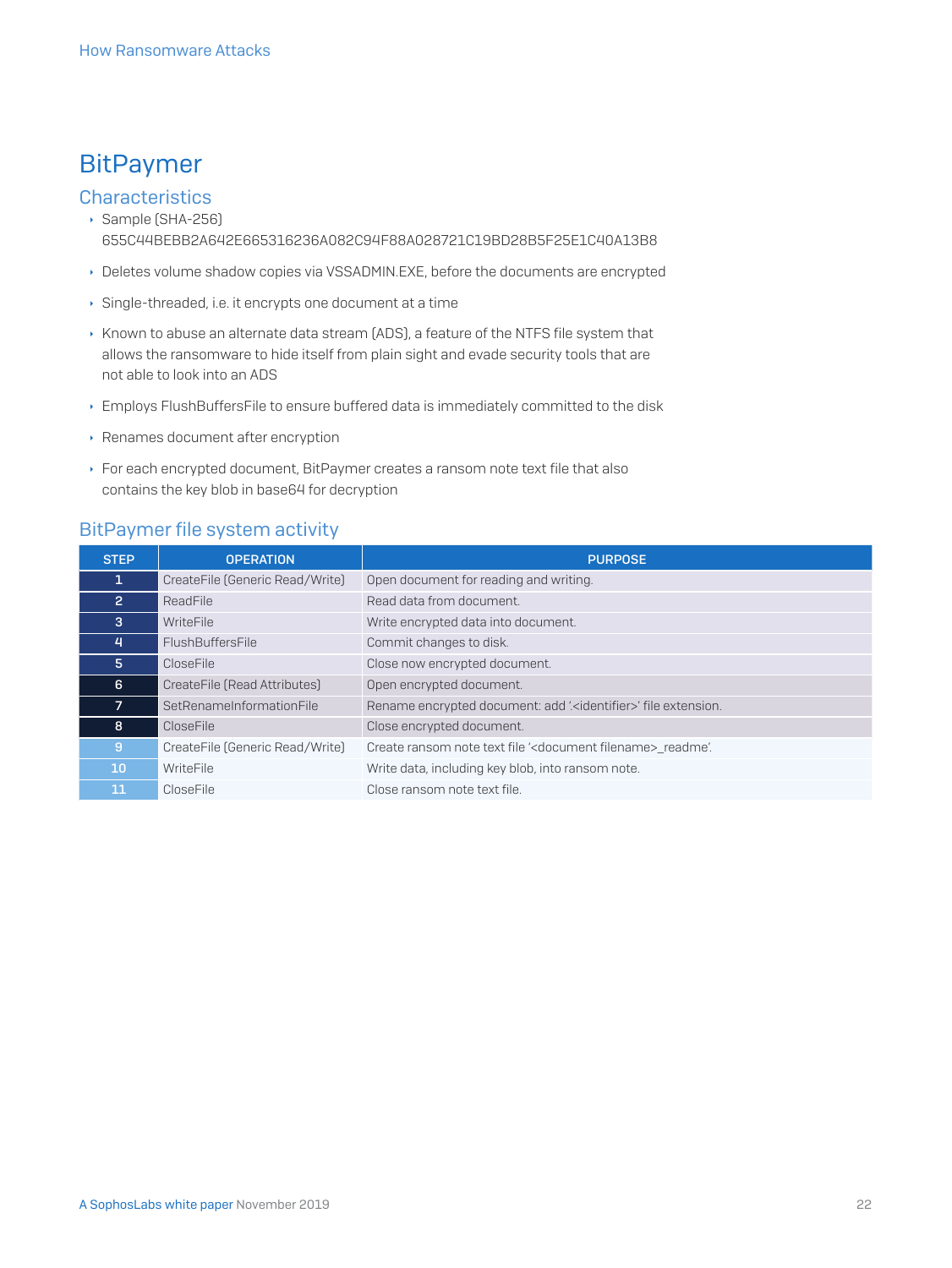# <span id="page-22-0"></span>Ryuk

### **Characteristics**

- Sample (SHA-256) 830F83578F3A5593B103EA4A682788DC376E96247CD790417F2630884D686E9F
- ▶ Based on Hermes ransomware
- ▶ Multi-threaded, i.e. it encrypts multiple documents simultaneously
- ▶ Encrypts data on mapped network drives
- Adds the key blob at the end of the encrypted document

### Ryuk file system activity

| <b>STEP</b> | <b>OPERATION</b>                | <b>PURPOSE</b>                                        |
|-------------|---------------------------------|-------------------------------------------------------|
|             | CreateFile (Generic Read/Write) | Open document for reading and writing.                |
| 2           | ReadFile                        | Read data from document.                              |
| 3           | WriteFile                       | Write encrypted data into document.                   |
| 4           | <b>CloseFile</b>                | Close now encrypted document.                         |
| 5           | CreateFile (Read Attributes)    | Open encrypted document.                              |
| 6           | SetRenameInformationFile        | Rename encrypted document: add '.RYK' file extension. |
|             | CloseFile                       | Close encrypted document.                             |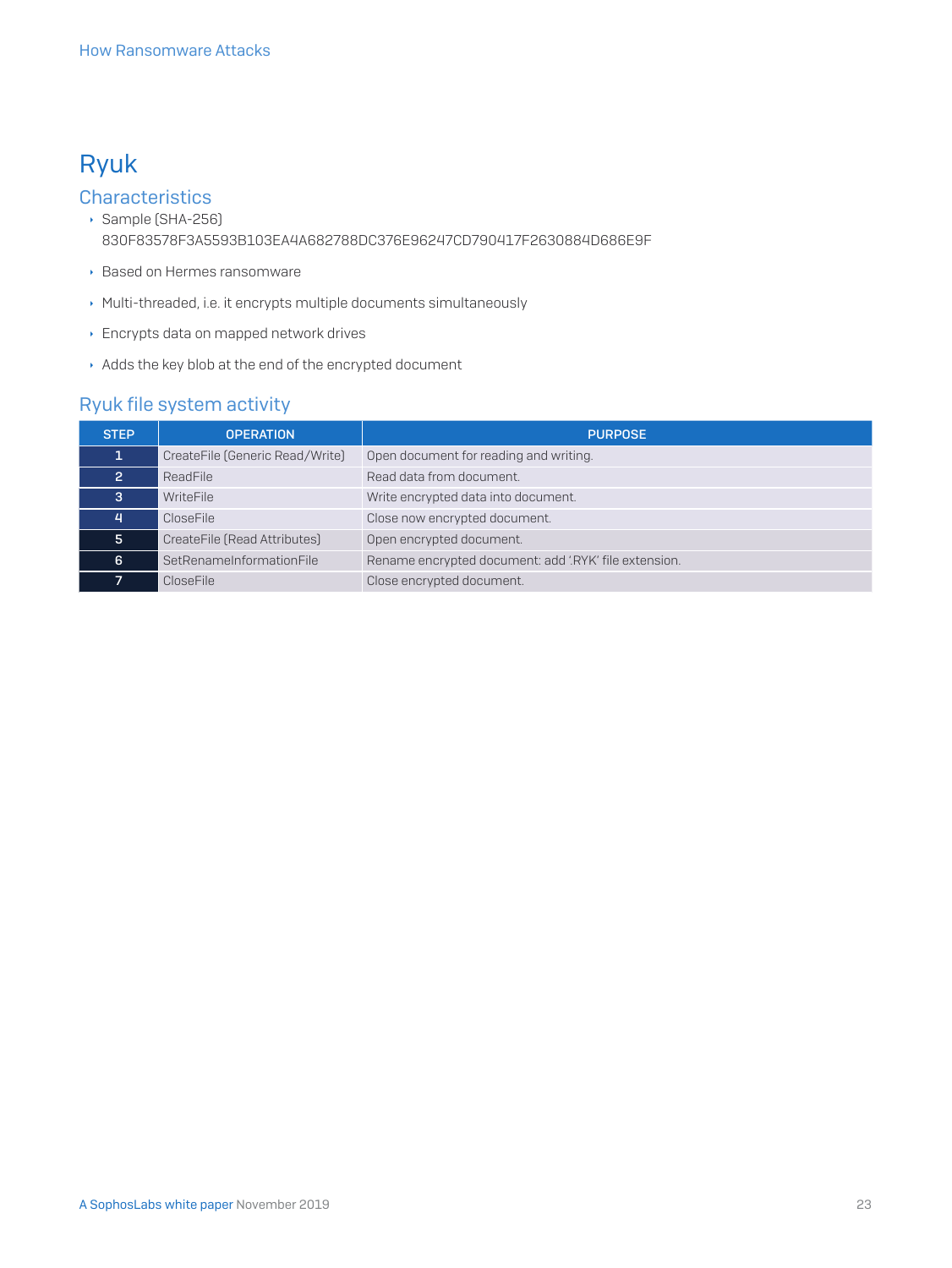# <span id="page-23-0"></span>LockerGoga

### **Characteristics**

- Sample (SHA-256): 2CE4984A74A36DCDC380C435C9495241DB4CA7E107FC2BA50D2FE775FB6B73CE
- The sample is digitally code-signed with a valid Authenticode certificate issued to 'ALISA LTD'; this is an attempt by the malware author to minimize anti-malware detection, as executables that are signed using valid certificates may not be analyzed as rigorously as executables without signature verification
- Single-threaded, i.e. it encrypts one document at a time
- Renames document before encrypting it
- Encrypts entire documents in chunks of 64 kilobytes
- Does not encrypt mapped network drives, but LockerGoga is usually distributed across the network to other endpoints and servers via PsExec or WMI using stolen (domain) credentials
- Adds the key blob at the end of the encrypted document
- ▶ Runs the Windows standard application CIPHER.EXE with the /w switch to wipe unused disk space, after the documents are encrypted
- ▸ Changes the passwords of all user accounts

| <b>STEP</b> | <b>OPERATION</b>                | <b>PURPOSE</b>                                 |
|-------------|---------------------------------|------------------------------------------------|
|             | CreateFile (Read Attributes)    | Open document.                                 |
| 2           | SetRenameInformationFile        | Rename document: add '.locked' file extension. |
| 3           | CloseFile                       | Close renamed original document.               |
| 4           | CreateFile (Generic Read/Write) | Open renamed document for reading and writing. |
| 5           | ReadFile                        | Read data from document.                       |
| 6           | WriteFile                       | Write encrypted data into document.            |
|             | CloseFile                       | Close now encrypted document.                  |

#### LockerGoga file system activity

### **Partial encryption**

A blog<sup>15</sup> on LockerGoga by Unit 42 in March 2019 discusses partial encryption of files by a sample from January 2019. SophosLab's sample is from a previously undiscussed targeted attack that encrypts documents entirely.

<sup>&</sup>lt;sup>15</sup> https://unit42.paloaltonetworks.com/born-this-way-origins-of-lockergoga/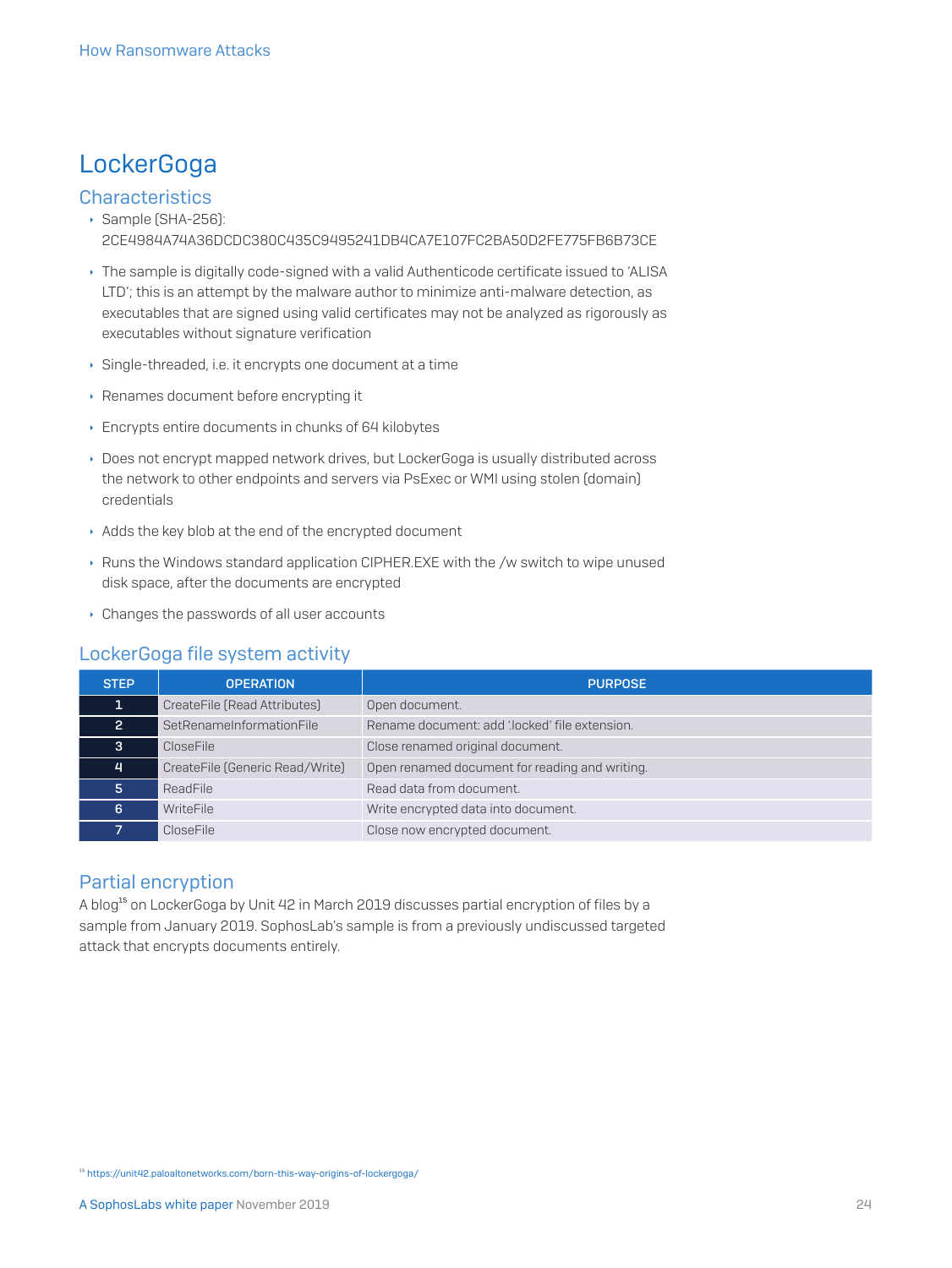# <span id="page-24-0"></span>**MegaCortex**

### **Characteristics**

- Sample (SHA-256) F5D39E20D406C846041343FE8FBD30069FD50886D7D3D0CCE07C44008925D434
- The sample is digitally code-signed with a valid Authenticode certificate issued to '3AN LIMITED'; If this was an attempt by the malware author to minimize anti-malware detection, it was unsuccessful. Analysts quickly discovered that the same certificate had been used to sign executables used by the (completely unrelated) Rietspoof malware family
- ▶ MegaCortex drops a dynamic link library (DLL) module that is run via RUNDLL32.EXE. an application part of Windows that loads 32-bit DLLs; this may thwart some antiransomware solutions that do not monitor or are configured to ignore encryption activity by default Windows applications
- ▸ The MegaCortex sample is protected by a unique base64 password and only runs in a certain timeframe; this frustrates both threat researchers and sandbox analysis that attempt to reveal the purpose of the sample
- Renames document before encrypting it
- ▶ Does not encrypt mapped network drives, but MegaCortex is usually distributed across the network to other endpoints and servers via PsExec or WMI using stolen (domain) credentials
- ▶ For every ten documents to be encrypted, a new RUNDLL32.EXE process is spawned - one process at a time - controlled via shared memory allocated by MegaCortex. This may thwart some anti-ransomware solutions that do not track encryption of a few documents by a single process id. Also, on infected endpoints and servers with many documents this can generate a lot of activity for Endpoint Detection and Response (EDR) solutions to monitor and record
- Deletes volume shadow copies via VSSADMIN.EXE, after the documents are encrypted, to avoid recovery of earlier versions of the affected documents
- ▶ Runs the Windows standard application CIPHER.EXE with the /w switch to wipe unused disk space, after the documents are encrypted
- Stores the key blobs in one randomly named single file

### MegaCortex file system activity

| <b>STEP</b> | <b>OPERATION</b>         | <b>PURPOSE</b>                                   |
|-------------|--------------------------|--------------------------------------------------|
|             | CreateFile (Read/Write)  | Open document for reading and writing.           |
|             | SetRenameInformationFile | Rename document: add 'aes128ctr' file extension. |
| з.          | ReadFile                 | Read data from document.                         |
| Д           | WriteFile                | Write encrypted data into document.              |
| 5.          | CloseFile                | Close now encrypted document.                    |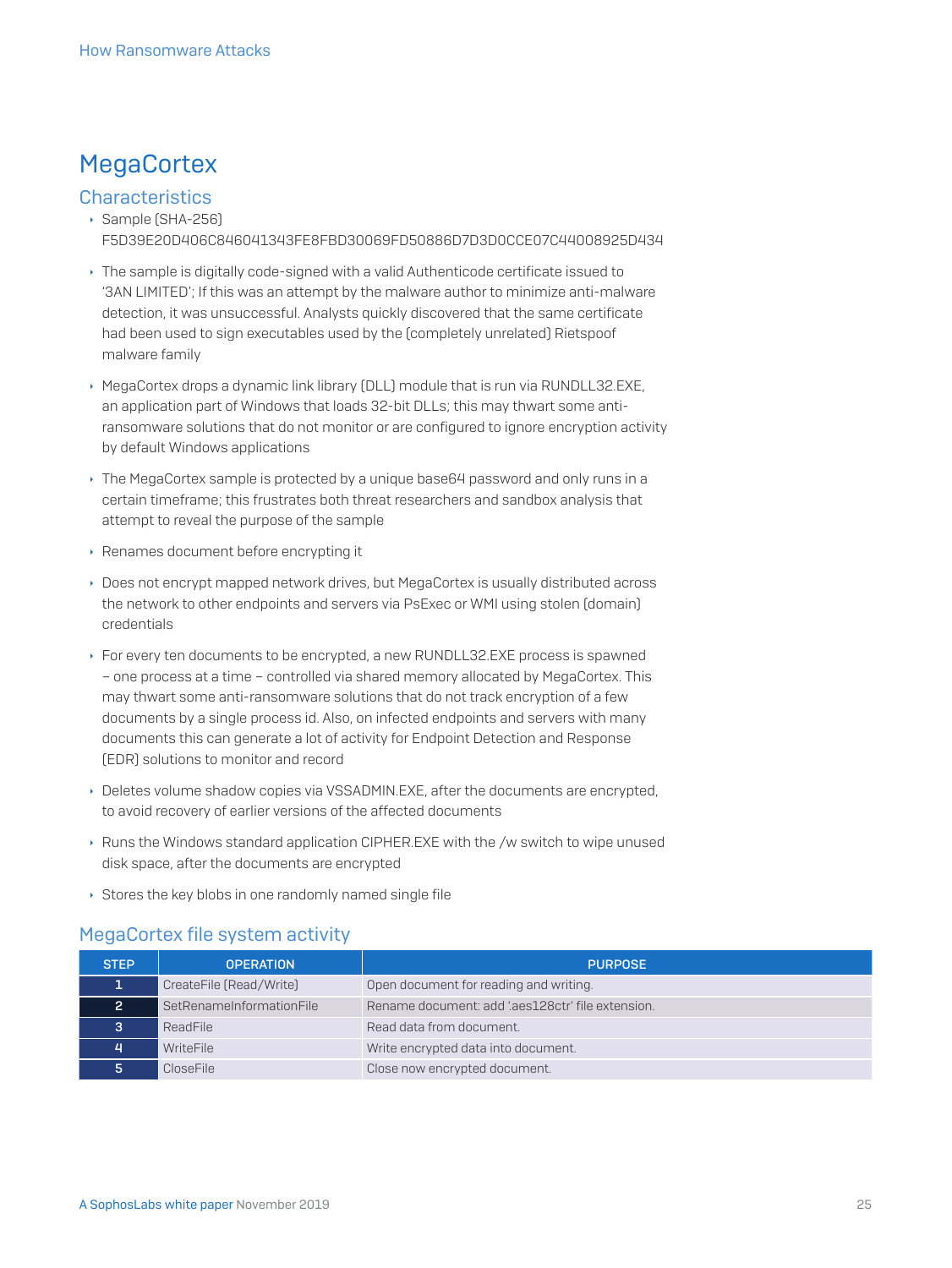# <span id="page-25-0"></span>RobbinHood

### **Characteristics**

Sample (SHA-256) 3BC78141FF3F742C5E942993ADFBEF39C2127F9682A303B5E786ED7F9A8D184B

### RobbinHood file system activity

| <b>STEP</b> | <b>OPERATION</b>              | <b>PURPOSE</b>                                                                                      |
|-------------|-------------------------------|-----------------------------------------------------------------------------------------------------|
|             | CreateFile (Generic Read)     | Open document for read only.                                                                        |
| 2           | CreateFile (Generic Write)    | Create encrypted file named 'Encrypted' + random string<br>and add 'enc_robbinhood' file extension. |
| 1#1         | ReadFile                      | Read data from original document, in chunks of 10 KB.                                               |
| #           | WriteFile                     | Write encrypted data into document, in chunks of 10 KB.                                             |
| 5           | WriteFile                     | Add key blob to encrypted document at end of file.                                                  |
| 6           | CloseFile                     | Close original document.                                                                            |
|             | CloseFile                     | Close encrypted document.                                                                           |
| 8           | CreateFile (Read Attributes)  | Open original document.                                                                             |
| 9           | SetDispositionInformationFile | Delete: True.                                                                                       |
| 10          | CloseFile                     | Close original document, committing delete.                                                         |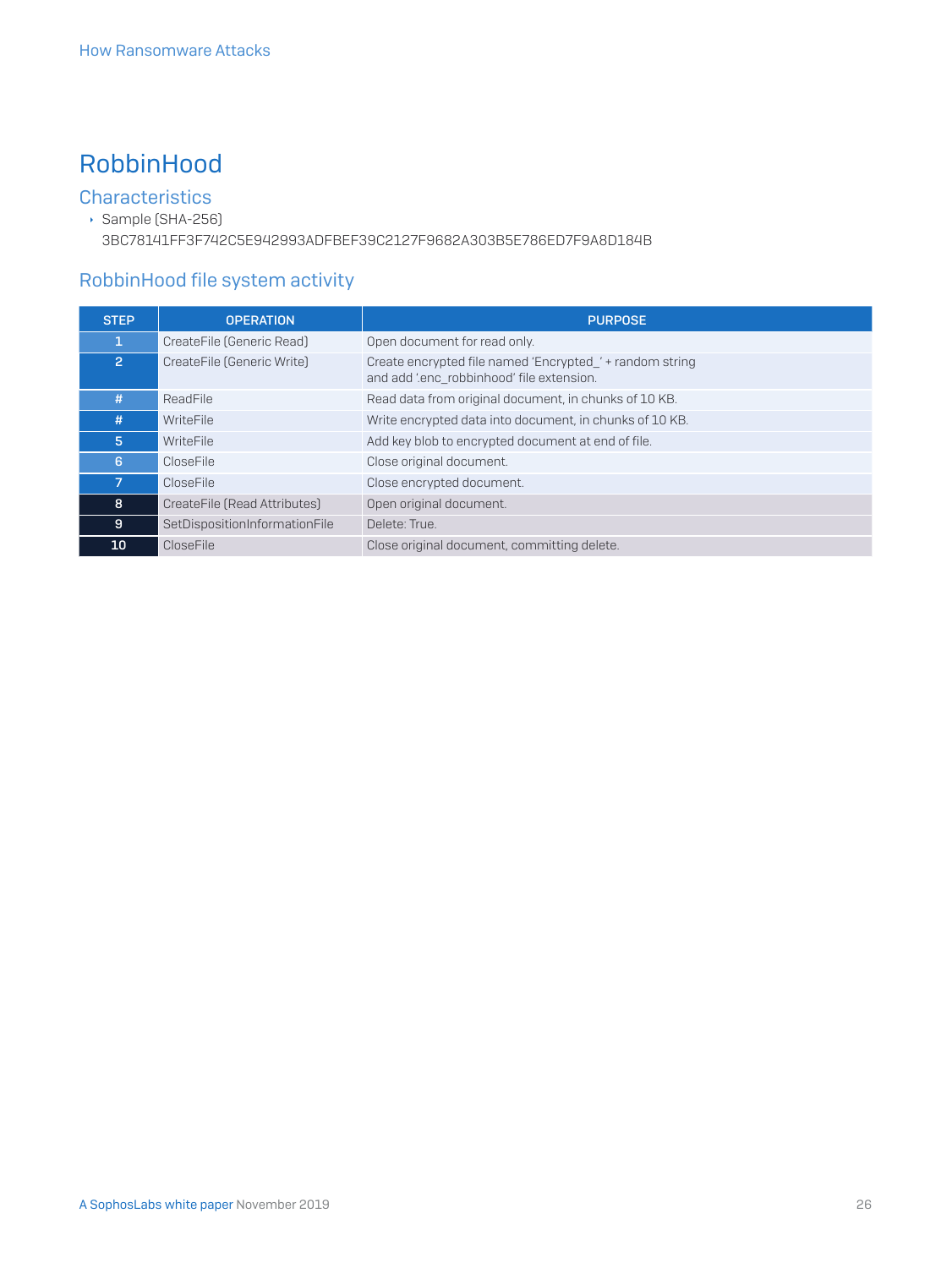# <span id="page-26-0"></span>Sodinokibi

### **Characteristics**

- Sample (SHA-256) 06B323E0B626DC4F051596A39F52C46B35F88EA6F85A56DE0FD76EC73C7F3851
- Ì Appeared on the threat landscape in April 2019, also known as Sodin and REvil ransomware
- $\rightarrow$  Distribution and delivery via malicious spam e-mails (malspam) and automated active adversary (targeted) attacks:
	- Malicious spam e-mails (malspam) with a compressed (zip) archive attached that holds a Word document. This document contains an obfuscated macro written in Visual Basic for Applications (VBA) which uses Windows PowerShell to download the ransomware in text form (a script with the ransomware encoded in base64) from Pastebin.com, a popular website where anyone can store text online for a set period of time; the text is deleted after a few hours making investigation afterwards more difficult. The ransomware is loaded straight into memory by PowerShell without dropping a Portable Executable (PE) file on the disk, making it more complicated for some disk-based anti-malware to scan it with e.g. virus signatures and machine learning (ML). Note: The recipient is expected to open the spam e-mail, open the attached zip archive, open the Word document that is inside, and enable the macros in Word
	- Automated active adversary (targeted) attacks that use Windows PowerShell to hoist in a PowerShell script from Pastebin.com, which is set to automatically start the ransomware after one million seconds (10.5 days), making the attack seem to come out of nowhere. No interaction with the victim is required. Initial access is via:
		- Vulnerable Oracle Weblogic servers (CVE-2019-2725)
		- Brute-forced/purchased/stolen credentials for internet-exposed Windows servers that advertise RDP
		- Hacked managed service providers (MSPs) that use Kaseya, ScreenConnect, Bomgar and other remote monitoring and management products
- ▶ Elevates privileges to SYSTEM by exploiting CVE-2018-8453, a Win32k elevation of privilege vulnerability. Elevation of privileges (EoP) is required to encrypt documents in case the victim is a standard user without administrative privileges. It is also required to delete volume shadow copies and disable Windows Startup Repair
- ▸ The ransomware is multi-threaded; document reading and writing the encrypted version to disk, key-blob embedding and document renaming are on individual threads
- Ì Opens documents for read/write for in-place encryption to impede recovery via data recovery tools
- $\rightarrow$  Key blob for decryption is stored at the end of the encrypted document
- **Renames document after encrypting it**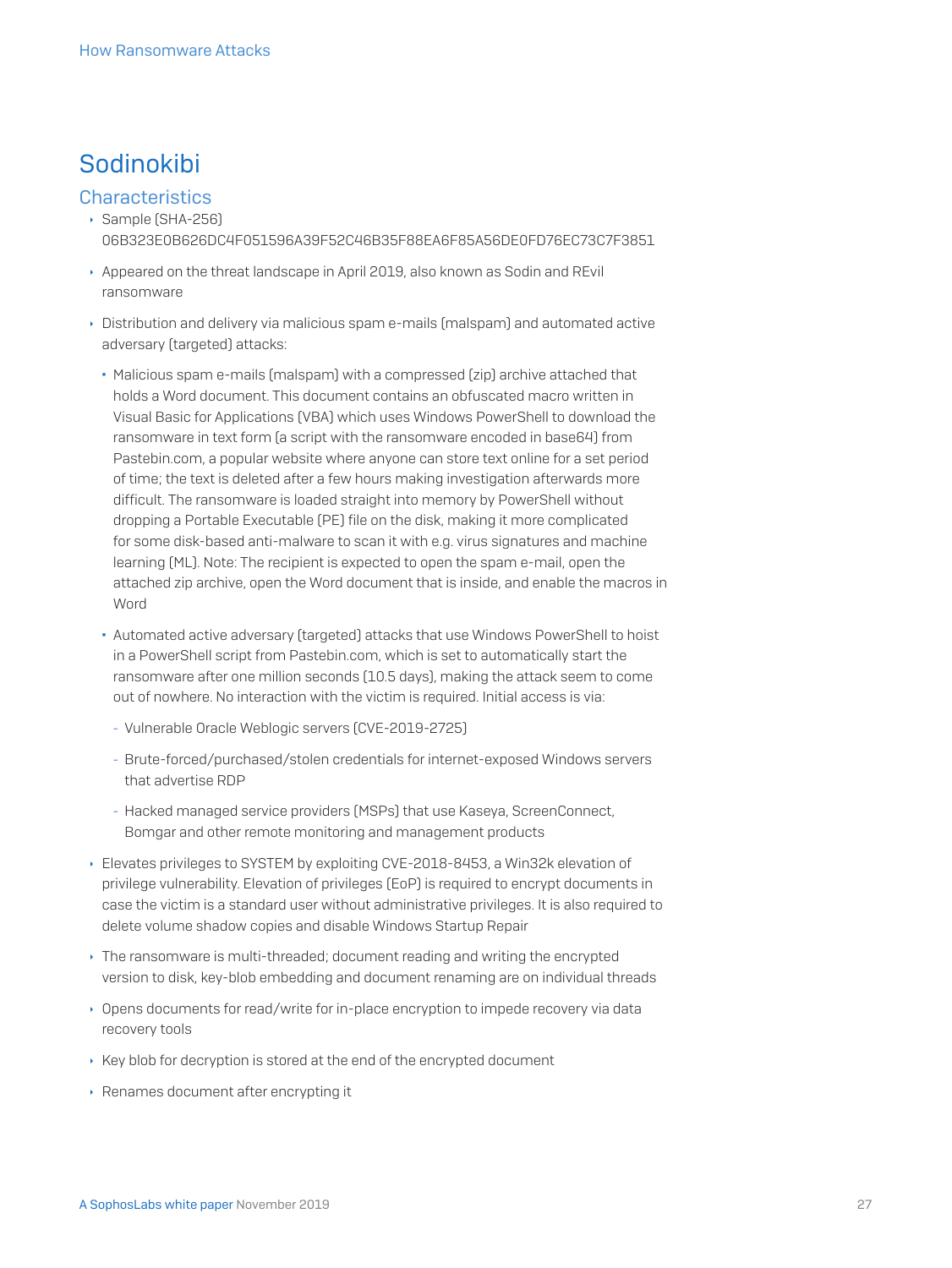- <span id="page-27-0"></span>Deletes volume shadow copies via VSSADMIN.EXE before the documents are encrypted to avoid recovery of earlier versions of the affected documents
- Disables the Windows Startup Repair tool to prevent victims from attempting to fix system errors that may have been caused by the ransomware
- ▶ Changes the desktop wallpaper on affected systems into a notice informing users that their files have been encrypted
- ▶ Ransom is typically \$2,500 \$5,000 USD, to be paid in bitcoin. Payment via automated site on TOR, aka the dark web

### Sodinokibi file system activity

| <b>STEP</b>    | <b>OPERATION</b>                     | <b>PURPOSE</b>                                     |
|----------------|--------------------------------------|----------------------------------------------------|
| $\mathbf{1}$   | CreateFile (Generic Read/Write)      | Open document for reading and writing.             |
| $\overline{2}$ | Read data from document.<br>ReadFile |                                                    |
| 4              | WriteFile                            | Write encrypted data into document.                |
| 5.             | WriteFile                            | Add key blob to encrypted document at end of file. |
| 6              | CloseFile                            | Close now encrypted document.                      |
| 7              | CreateFile (Read Attributes)         | Open encrypted document.                           |
| 8              | SetRenameInformationFile             | Rename document: add '.4pqrk340' file extension.   |
| 9              | CloseFile                            | Close encrypted document.                          |

# **Indicators of Compromise (IOCs)**

| <b>RANSOMWARE</b> | <b>SHA-256 HASH OF ANALYZED SAMPLE</b>                           |
|-------------------|------------------------------------------------------------------|
| WannaCry          | ED01EBFBC9EB5BBEA545AF4D01BF5F1071661840480439C6E5BABE8E080E41AA |
| Matrix            | 2A12EEB58AC0A2A3E9CD1DBBF1752086EE19387CAAA0E1232EAA13CBFED2C80A |
| GandCrab          | 6FBA19BF0CC1BB764E063C1DE51CAF0CF0A6CC90FA76B592BCDE28CEEE161BDC |
| SamSam            | 8C0425ECA81E1EEAF8043764EB38A2BC103598163D3307E583F4E5AD7EB0E708 |
| Dharma            | B8D32ED92E3227836054ED6BB4E53AD2E0ABE4617F1215D5E81162F9F5513EC2 |
| <b>BitPaymer</b>  | 655C44BEBB2A642E665316236A082C94F88A028721C19BD28B5F25E1C40A13B8 |
| Ryuk              | 830F83578F3A5593B103EA4A682788DC376E96247CD790417F2630884D686E9F |
| LockerGoga        | 2CE4984A74A36DCDC380C435C9495241DB4CA7E107FC2BA50D2FE775FB6B73CE |
| MegaCortex        | F5D39E20D406C846041343FE8FBD30069FD50886D7D3D0CCE07C44008925D434 |
| RobbinHood        | 3BC78141FF3F742C5E942993ADFBEF39C2127F9682A303B5E786ED7F9A8D184B |
| Sodinokibi        | 06B323E0B626DC4F051596A39F52C46B35F88EA6F85A56DE0FD76EC73C7F3851 |